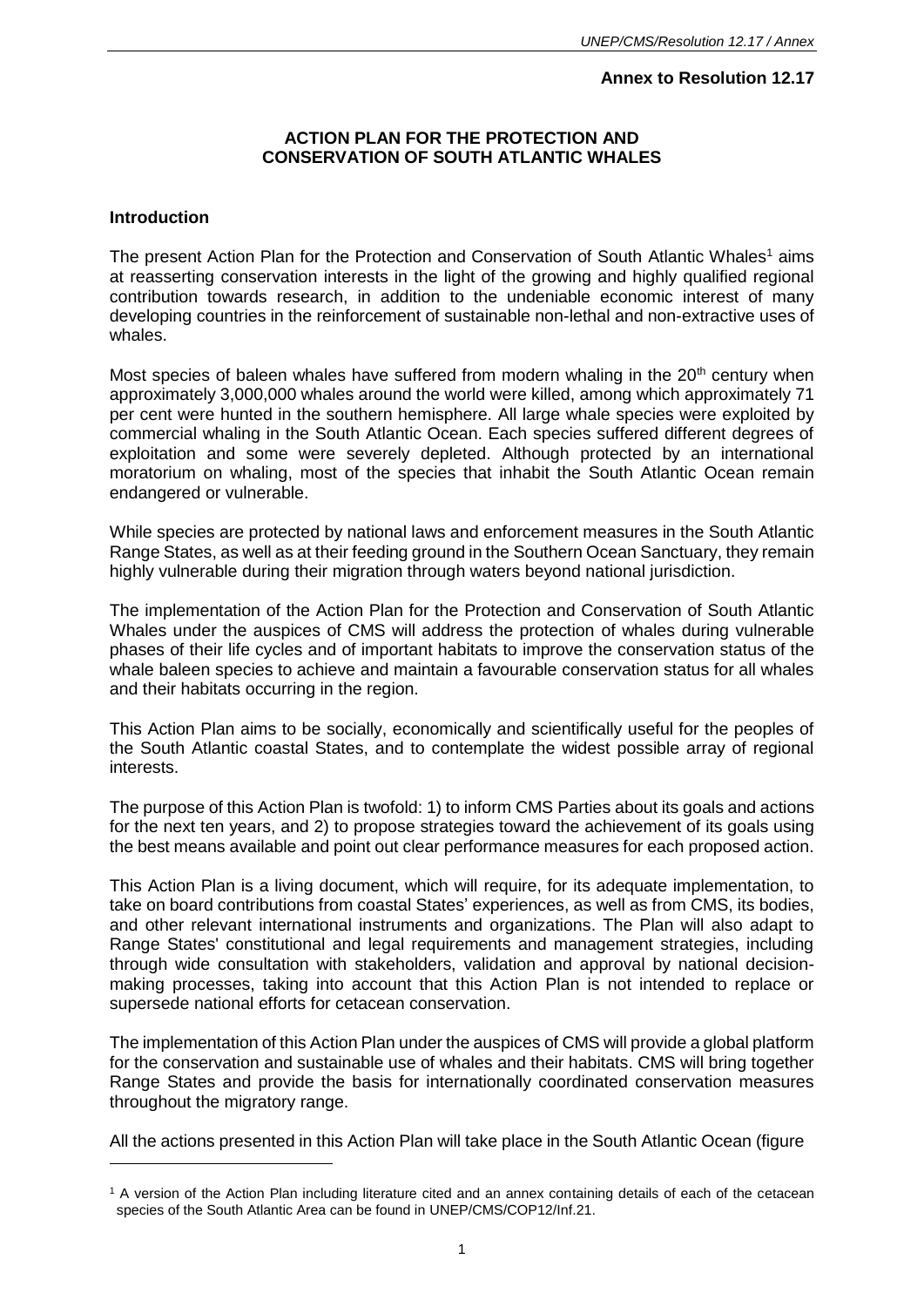1) enclosed by the following line: starting from the Equator, then generally south following the eastern coastline of South America and, starting from a point situated at Lat. 55°07,3'S Long. 066°25,0'W; thence to the point Lat. 55°11,0'S Long. 066°04,7'W; thence to the point Lat. 55°22,9'S Long. 065°43,6'W; thence due South to Parallel 56°22,8'S; thence to the point Lat. 56°22,8'S Long. 067°16,0'W; thence due South, along the Cape Horn Meridian, to 60°S to the point at 40°S; until it reaches the coast of South Africa; thence it follows the coastline of Africa to the west and north until it reaches the Equator; thence due west to the coast of Brazil, closing the perimeter at the starting point.



*Figure 1 – Area covered by the Action Plan for the Protection and Conservation of South Atlantic Whales*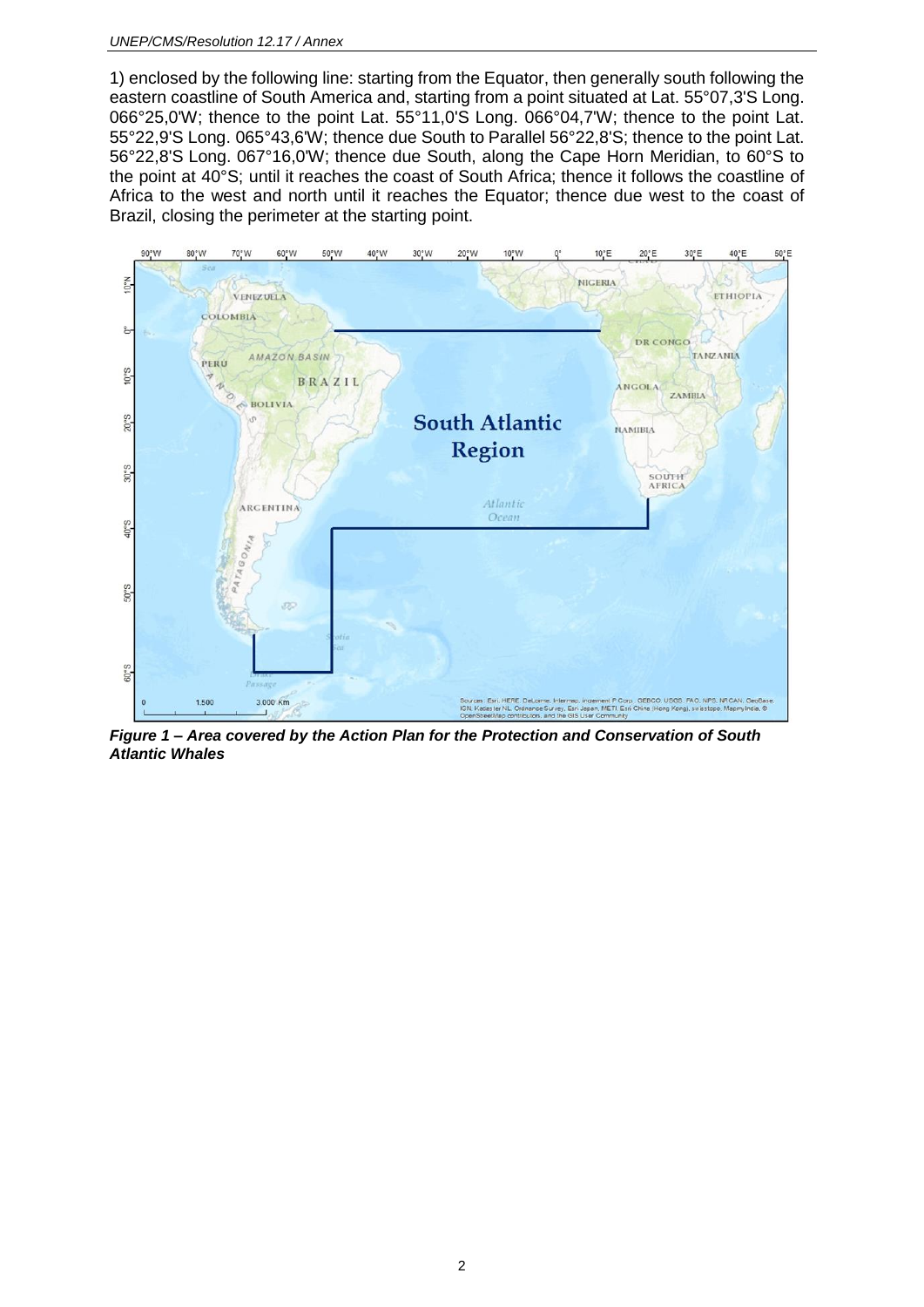### **Species and stocks assessment**

This Action Plan focuses on all great whale species (all baleen whales, including the Pygmy Right Whale, plus the Sperm Whale) that occur in the South Atlantic area. Table 1 presents a list of the species covered with the current available data on their stock distribution, abundance, trends estimates and main known threats.

Table 1. List of recorded whale species and stocks, their abundance (with coefficient of variation (CV) or confidence interval (CI)), trends and known threats.

| <b>Species</b>         | <b>CMS</b><br>Appendix | <b>Stock</b>              | <b>Abundance</b><br>(year) | <b>Abundance CV</b><br>or 95% CI | <b>Trends</b>  | <b>Threats</b>                                                                                                              |
|------------------------|------------------------|---------------------------|----------------------------|----------------------------------|----------------|-----------------------------------------------------------------------------------------------------------------------------|
| Eubalaena australis    |                        | South Western<br>Atlantic | $4,030^{\degree}$          | <b>Unknown</b>                   | 6.2%<br>year   | Vessel collision, fishery<br>entanglement, coastal<br>development, die-offs.                                                |
| Eubalaena australis    |                        | South Central<br>Atlantic | $80^1$                     | <b>Unknown</b>                   | <b>Unknown</b> | <b>Unknown</b>                                                                                                              |
| Eubalaena australis    |                        | Southern Africa           | 4,410'                     | <b>Unknown</b>                   | 6.8%<br>year   | Vessel collision, fishery<br>entanglement, coastal<br>development, chemical and noise<br>pollution, oil and gas exploration |
| Megaptera novaeangliae |                        | <b>Breeding Stock A</b>   | 6,400<br>$(2005)^2$        | $0.11^{2}$                       | 7.4%<br>year   | Vessel collision, fishery<br>entanglement, coastal<br>development, chemical and noise<br>pollution, oil and gas exploration |
| Megaptera novaeangliae |                        | <b>Breeding Stock B1</b>  | $6,800^{4}$                | 95% CI: 4,350-<br>10,500         | <b>Unknown</b> | Vessel collision, fishery<br>entanglement, coastal<br>development, chemical and noise<br>pollution, oil and gas exploration |
| Megaptera novaeangliae |                        | <b>Breeding Stock B2</b>  | $510^4$                    | 95% CI: 230-<br>790              | <b>Unknown</b> | Vessel collision, fishery<br>entanglement                                                                                   |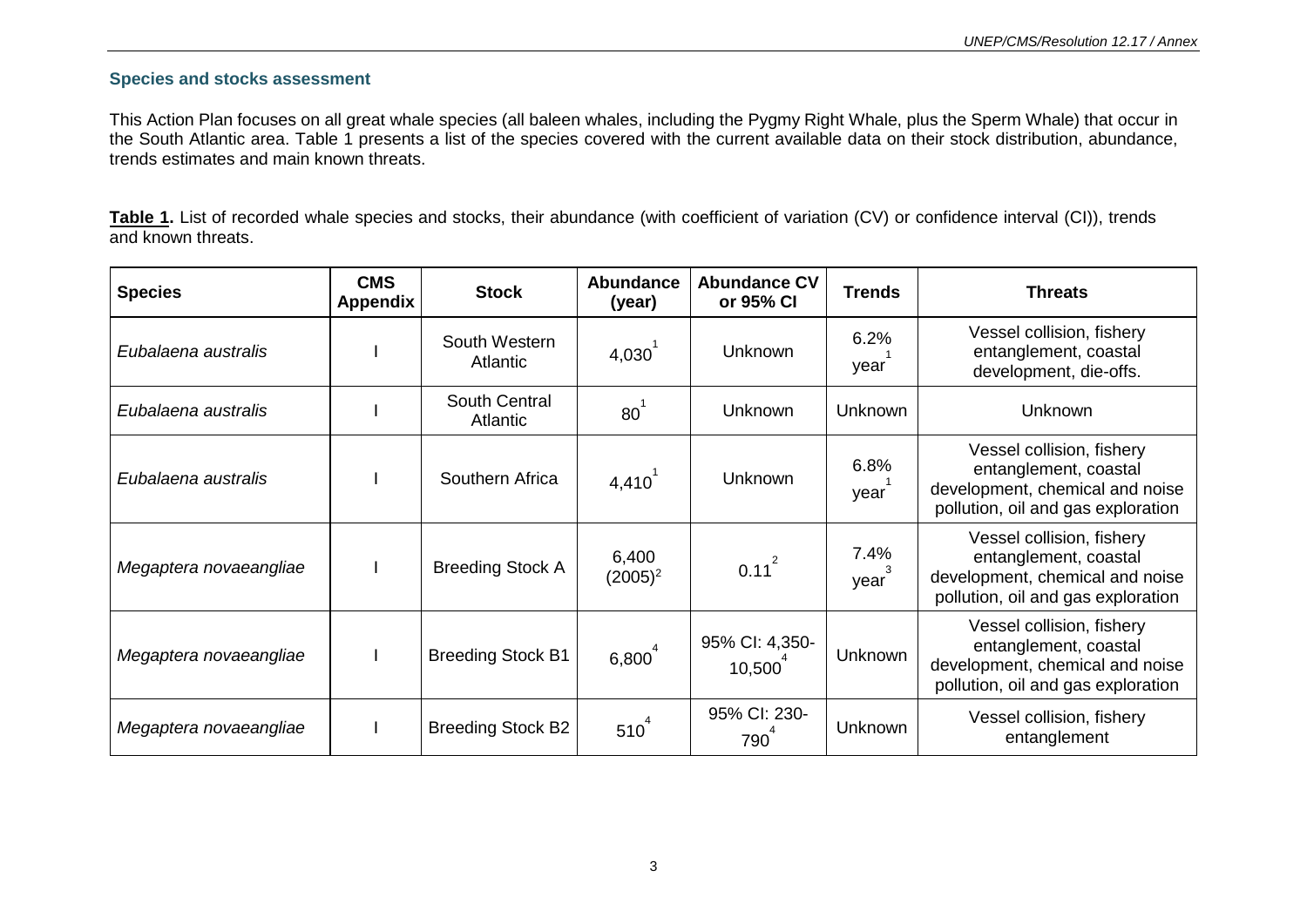| <b>Species</b>                 | <b>CMS</b><br><b>Appendix</b> | <b>Stock</b>      | <b>Abundance</b><br>(year) | <b>Abundance CV</b><br>or 95% CI | <b>Trends</b> | <b>Threats</b>                                                                                                              |
|--------------------------------|-------------------------------|-------------------|----------------------------|----------------------------------|---------------|-----------------------------------------------------------------------------------------------------------------------------|
| Balaenoptera<br>acutorostrasta |                               | South Atlantic    | <b>Unknown</b>             |                                  |               | Vessel collision, fishery<br>entanglement, coastal<br>development, chemical and noise<br>pollution, oil and gas exploration |
| Balaenoptera bonaerensis       | $\mathbf{II}$                 | Areas II and III  | Unknown                    |                                  |               | Vessel collision, fishery<br>entanglement                                                                                   |
| Balaenoptera musculus          |                               | Areas II and III  | Unknown                    | ---                              | ---           | Unknown                                                                                                                     |
| Balaenoptera physalus          | 1/11                          | Areas II and III  | Unknown                    |                                  | ---           | Unknown                                                                                                                     |
| Balaenoptera edeni             | $\mathbf{I}$                  | South Atlantic    | Unknown                    |                                  |               | Vessel collision, fishery<br>entanglement                                                                                   |
| Balaenoptera borealis          | 1/11                          | Areas II and III  | <b>Unknown</b>             |                                  | ---           | Unknown                                                                                                                     |
| Caperea marginata              | $\mathbf{I}$                  |                   | Unknown                    | ---                              | ---           | <b>Unknown</b>                                                                                                              |
| Physeter macrocephalus         | 1/11                          | Divisions 1 and 2 | Unknown                    |                                  |               | Vessel collision, fishery<br>entanglement                                                                                   |

 $^1$  IWC - International Whaling Commission (2014).  $^2$  Andriolo et al. (2010).  $^3$  Ward et al. (2011).  $^4$  Barendse et al. (2011).  $^5$  Revision of these regions is recommended as more data becomes available.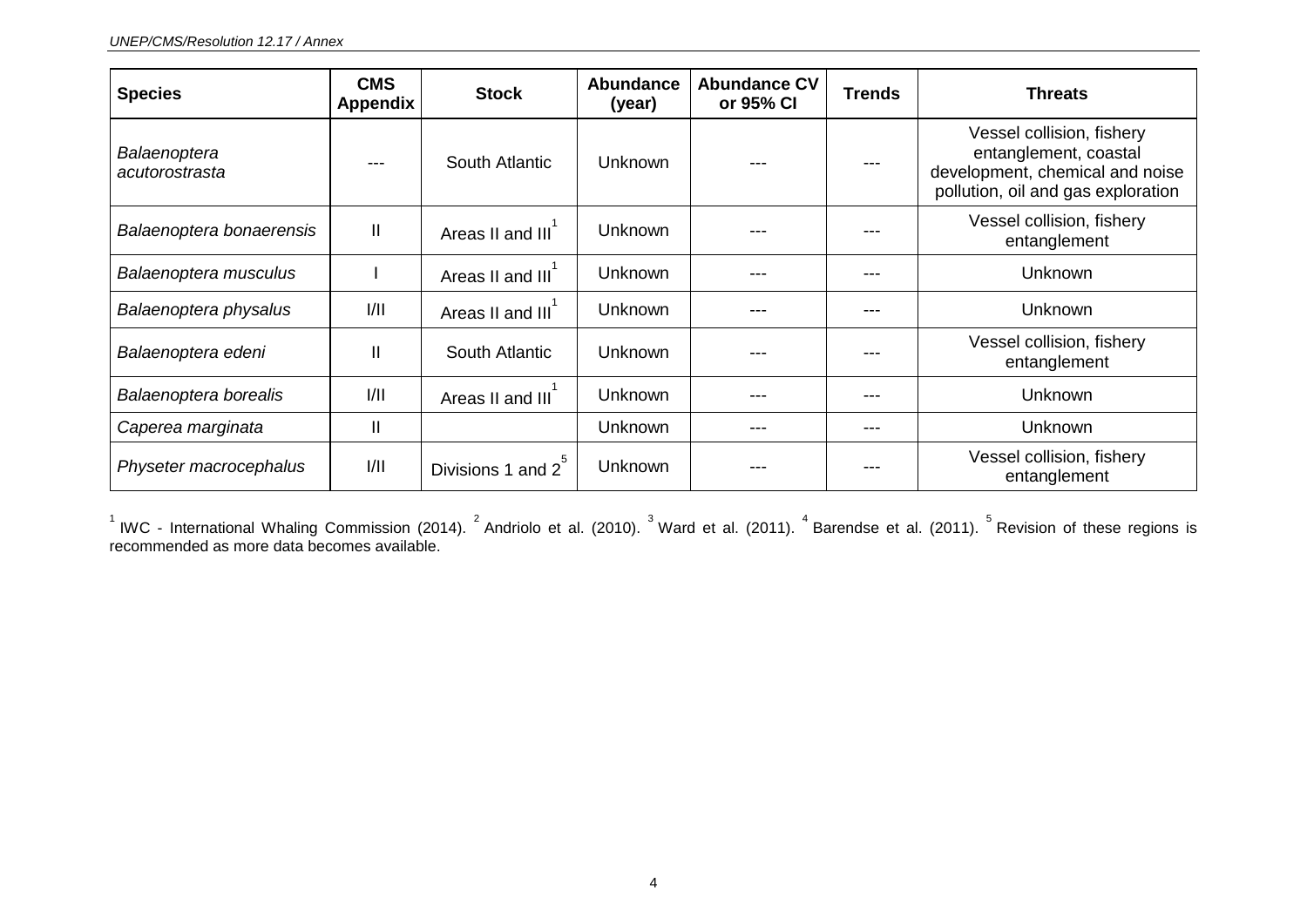#### **Governance**

### **Coordination of the Action Plan**

Key stakeholders that may be involved in the development, implementation and review of this Action Plan include, but are not limited to, governmental and non-governmental agencies and organizations, in particular those involved with environmental, marine, scientific and regulatory activities.

#### **Duration of the Action Plan**

This Action Plan should be reviewed and refined every ten years to account for ecological, oceanographic and other possible changes.

#### **ACTION PROGRAMMES**

Two Action Programmes comprising 11 actions are proposed: *Research and Monitoring Action Plan* and *Education and Outreach Action Plan*.

#### **Outline of the Action Programmes:**

**Goals.** Goals address what is the desired future situation concerning the conservation and management of whale species, with ambitious long-term envisaged outcomes.

**Objectives.** Objectives focus on measurable outcomes for evaluating progress and success in moving towards future desired conditions.

**Strategies.** The strategies section explains how to achieve the objectives. Activities are developed and implemented to achieve the proposed goals and objectives.

**Performance measure.** The performance measure is a direct index of the success or failure of each action. One of the possible next steps would be the development of performance indicators with the support of the Scientific Committee, taking into account, as appropriate, national indicators where they exist.

#### **Implementation of the Action Plan for the Protection and Conservation of South Atlantic Whales**

This Plan is designed to guide the management of threats faced by whales in the South Atlantic Ocean and monitor the species' recovery for the next ten years. The implementation of this Action Plan will require cooperation and coordination among national government agencies, as well as private organizations and individuals. Information exchange, sharing facilities and human resources, and the coordination of policies and procedures within an ecosystem context are also features of this Action Plan.

The implementation of the action plan shall not imply an interference with the sovereign rights of coastal States, but will rather represent an opportunity for cooperation and shared benefits, recognizing the importance of national roles in safeguarding the common heritage represented by whale species and populations of the South Atlantic.

After approval, an operational plan shall be prepared and take into account national and regional whale conservation measures, as well as the role and mandate of the International Whaling Commission and other relevant international organizations, integrated efforts, respective capabilities and the availability of funds.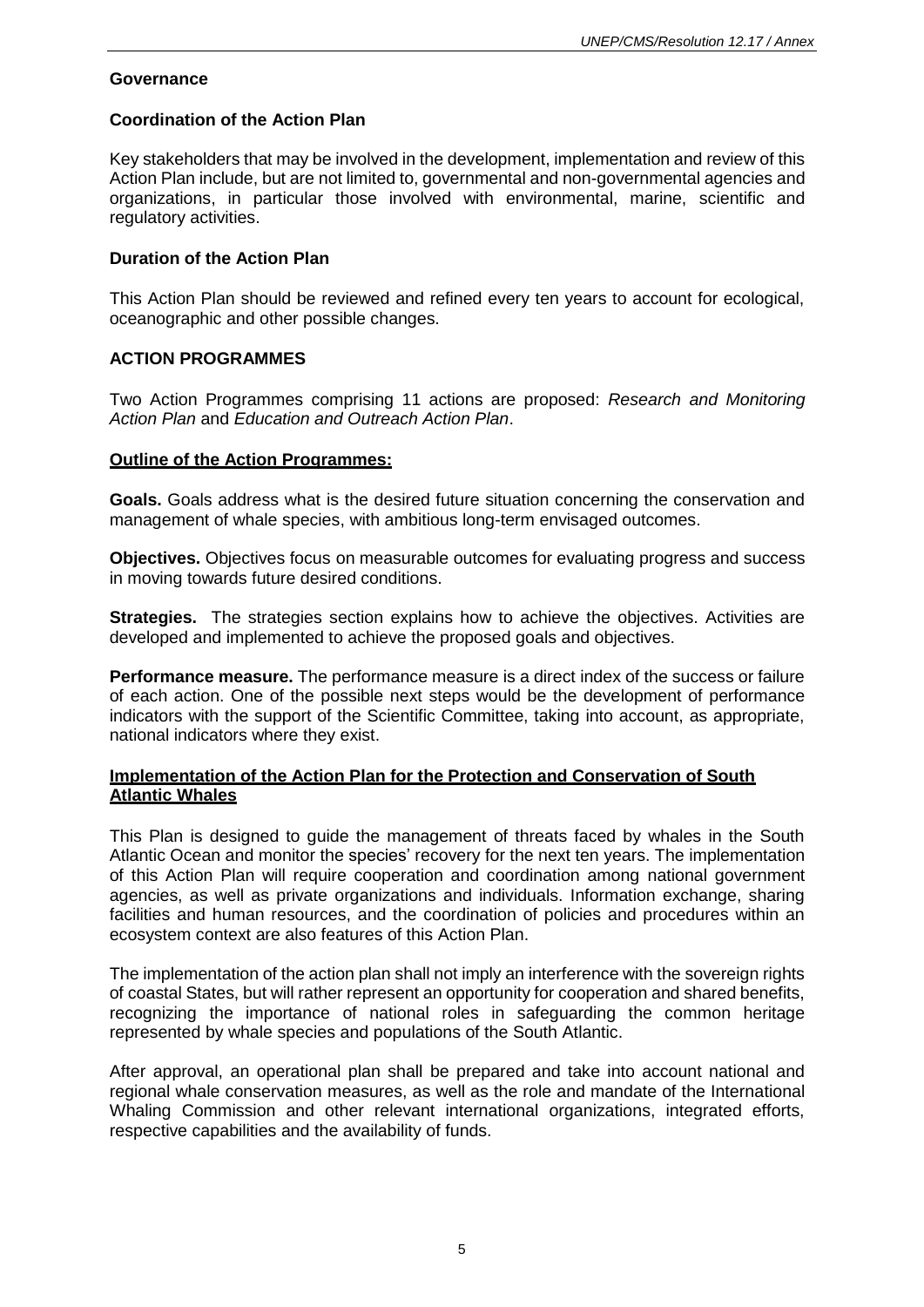# **Limitations**

The success of the actions proposed by this Action Plan is closely linked to the availability of budget and logistic/research staff.

# **PERFORMANCE OF THE ACTION PLAN AND PRIORITIZATION OF ACTIONS**

A fundamental aspect of this Action Plan is the requirement of continuous performance evaluations regarding its implementation and development. The progress of this Action Plan should be evaluated in order to assess which aspects need to be improved or given more attention. The assessment of the effectiveness of performance measures for each Action is key to reaching a proper evaluation.

A Performance Evaluation Committee should be created, and performance results will be presented to the Scientific Council and to the Conference of Parties of the Convention on Conservation on Migratory Species of Wild Animals at regular intervals to be defined. This is important as a means of keeping informed the general public, researchers, and other interested parties on this Action Plan's effectiveness; helping identify resource gaps; improving communication among research sites, stakeholders and the general public; and providing basis for managers to comprehensively evaluate their outcomes in both the short and long term. The measures proposed to evaluate the performance of this Action Plan are linked to field monitoring, and are presented in the table of goals that specifies the actions needed to assess threats and monitor population abundance and trends.

A list of priority actions was defined and is presented in the table of this Action Plan's goals.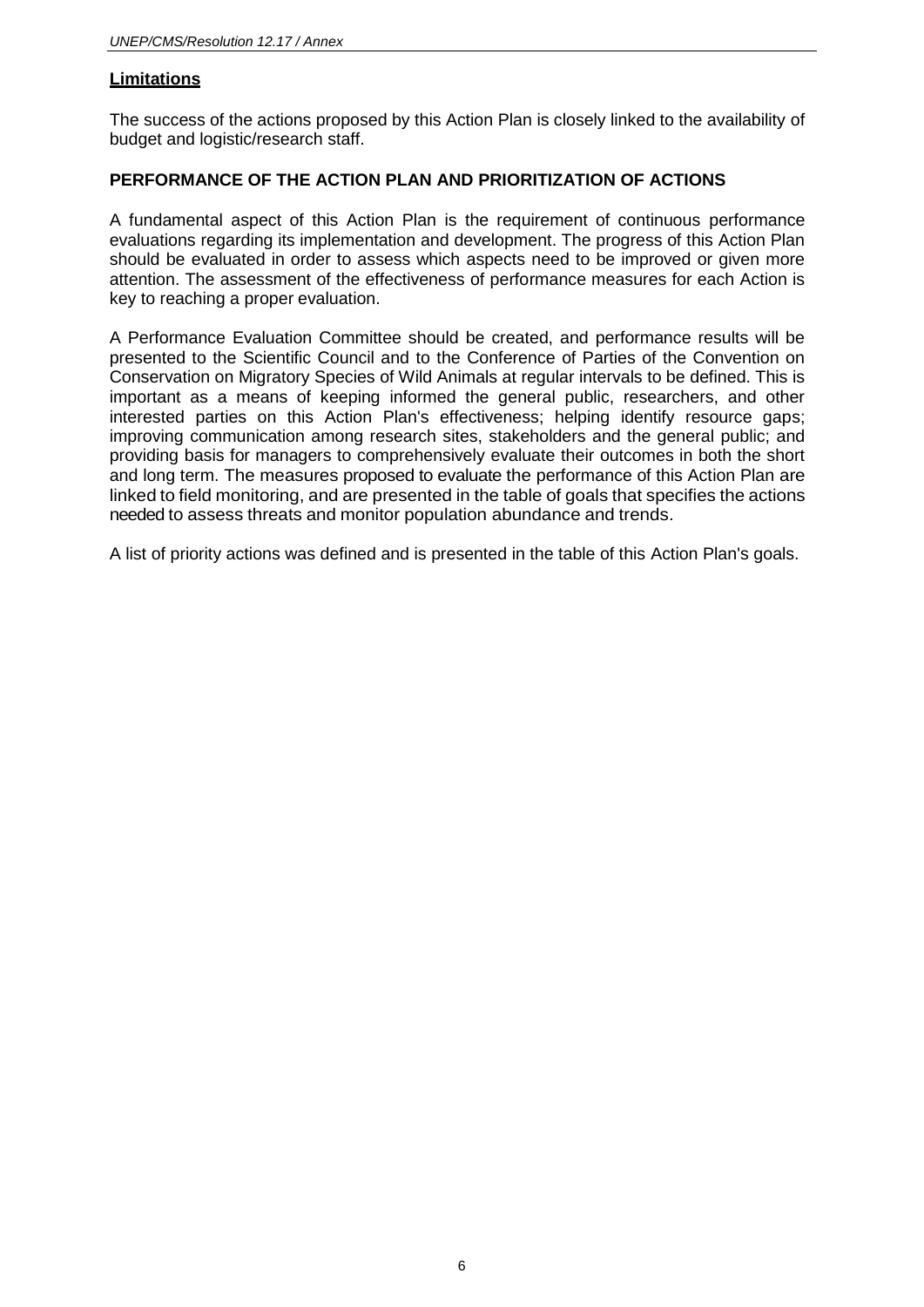## **Research and Monitoring Action Plan**

The Research and Monitoring Action Plan (REAP) is key to achieving the main goals of this Action Plan concerning (1) assessing and addressing of threats and (2) monitoring of the recovery of whale populations.

## **Goal 1. Assess the distribution, status and trends of whale populations**

|           |                             |                                                                |                                                                                                                                                                 |                                                                                                                                                        |                                                                                                                                                        | <b>Indicator</b>                                                                                                                             |                                                                                                                                          |                 | <b>Time</b>        |
|-----------|-----------------------------|----------------------------------------------------------------|-----------------------------------------------------------------------------------------------------------------------------------------------------------------|--------------------------------------------------------------------------------------------------------------------------------------------------------|--------------------------------------------------------------------------------------------------------------------------------------------------------|----------------------------------------------------------------------------------------------------------------------------------------------|------------------------------------------------------------------------------------------------------------------------------------------|-----------------|--------------------|
|           | <b>Action Species/Stock</b> | <b>Objective</b>                                               | <b>Strategy</b>                                                                                                                                                 | <b>Successful</b>                                                                                                                                      | <b>Moderately</b><br><b>Successful</b>                                                                                                                 | <b>Moderately</b><br><b>Unsuccessful</b>                                                                                                     | <b>Unsuccessful</b>                                                                                                                      | <b>Priority</b> | scale <sup>1</sup> |
| <b>A1</b> | All species                 | Define and<br>refine whale<br>stock<br>identity.               | Develop multi-<br>methodological<br>approaches,<br>increase sampling<br>effort and area<br>coverage for stock<br>identity.                                      | Whale stocks<br>identified for<br>all species,<br>with great<br>increase on<br>sampling<br>effort and<br>area<br>coverage.                             | Whale stocks<br>identified for<br>most of<br>species, with<br>moderate<br>increase on<br>sampling effort<br>and area<br>coverage.                      | Whale stocks<br>identified for<br>some species,<br>with some<br>increase on<br>sampling effort<br>and area<br>coverage.                      | Whale stocks<br>identified for few<br>species, with<br>poor sampling<br>effort and area<br>coverage.                                     | High            | Long<br>term       |
| A2        | All species/<br>stocks      | Determine<br>habitat use<br>patterns<br>and critical<br>areas. | Develop multi-<br>methodological<br>approaches,<br>increase sampling<br>effort and area<br>coverage for<br>habitat use and<br>critical areas<br>identification. | <b>Critical areas</b><br>and habitat<br>use identified<br>for all species,<br>with great<br>increase on<br>sampling<br>effort and<br>area<br>coverage. | Critical areas<br>and habitat use<br>identified for<br>most of<br>species, with<br>moderate<br>increase on<br>sampling effort<br>and area<br>coverage. | Critical areas<br>and habitat use<br>identified for<br>some species,<br>with some<br>increase on<br>sampling effort<br>and area<br>coverage. | Critical areas and<br>habitat use<br>identified for few<br>species, with<br>poor increase on<br>sampling effort<br>and area<br>coverage. | Low             | Medium<br>term     |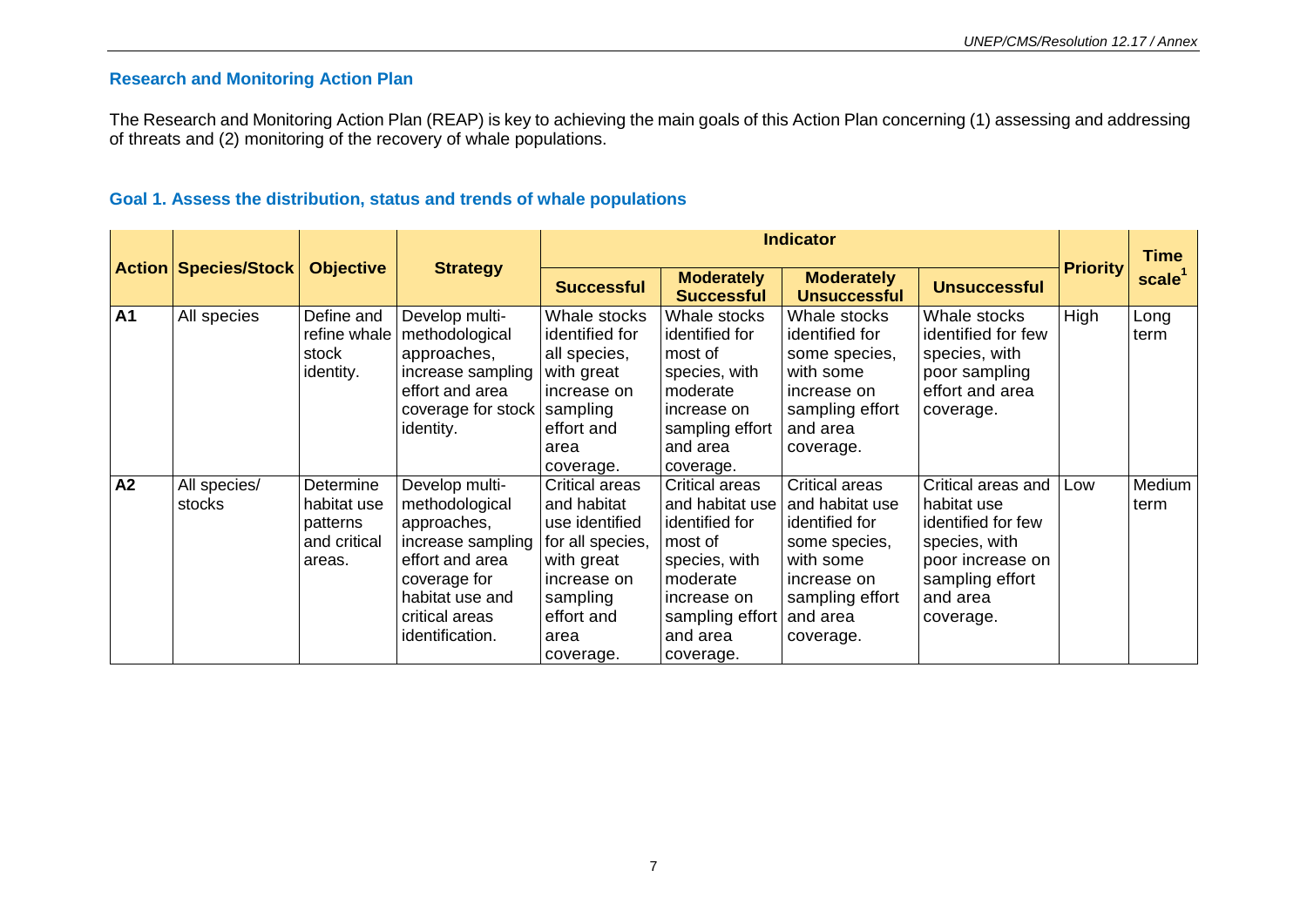|    |                             |                                                             |                                                                                                                                                                     | <b>Indicator</b>                                                                                          |                                                                                                                 |                                                                                                                            |                                                                                        |                 | <b>Time</b>        |
|----|-----------------------------|-------------------------------------------------------------|---------------------------------------------------------------------------------------------------------------------------------------------------------------------|-----------------------------------------------------------------------------------------------------------|-----------------------------------------------------------------------------------------------------------------|----------------------------------------------------------------------------------------------------------------------------|----------------------------------------------------------------------------------------|-----------------|--------------------|
|    | <b>Action Species/Stock</b> | <b>Objective</b>                                            | <b>Strategy</b>                                                                                                                                                     | <b>Successful</b>                                                                                         | <b>Moderately</b><br><b>Successful</b>                                                                          | <b>Moderately</b><br><b>Unsuccessful</b>                                                                                   | <b>Unsuccessful</b>                                                                    | <b>Priority</b> | scale <sup>1</sup> |
| A3 | All species/<br>stocks      | Produce<br>abundance<br>estimates<br>and trend<br>estimates | Conduct<br>comprehensive<br>field surveys for<br>abundance<br>estimation.<br>Conduct long-<br>term studies to<br>detect temporal<br>trends of whale<br>populations. | Abundance<br>estimates for<br>all species/<br>stocks<br>Trends<br>estimated for<br>all species/<br>stocks | Abundance<br>estimates for<br>most of<br>species/stocks<br>Trends<br>estimated for<br>most of<br>species/stocks | Abundance<br>estimates for<br>some species/<br>stocks<br>Trends estimated   for few species/<br>for some<br>species/stocks | Abundance<br>estimates for few<br>species/ stocks<br><b>Trends estimated</b><br>stocks | High            | Long<br>term       |

<sup>1</sup>Time scale (short term = 2 years, medium term = 5 years, long term = 10 years)

# **Goal 2. Maintain or increase current whale populations**

|                | <b>Action Species/Stock</b> | <b>Objective</b>                    | <b>Strategy</b>                                                                                                                                          |                                                                                                                                                |                                                                                                                                       |                                                                                                                                                     | <b>Time</b>                                                                                                                          |                 |                |
|----------------|-----------------------------|-------------------------------------|----------------------------------------------------------------------------------------------------------------------------------------------------------|------------------------------------------------------------------------------------------------------------------------------------------------|---------------------------------------------------------------------------------------------------------------------------------------|-----------------------------------------------------------------------------------------------------------------------------------------------------|--------------------------------------------------------------------------------------------------------------------------------------|-----------------|----------------|
|                |                             |                                     |                                                                                                                                                          | <b>Successful</b>                                                                                                                              | <b>Moderately</b><br><b>Successful</b>                                                                                                | <b>Moderately</b><br><b>Unsuccessful</b>                                                                                                            | <b>Unsuccessful</b>                                                                                                                  | <b>Priority</b> | scale          |
| A <sub>4</sub> | All species/<br>stocks      | Zero<br>deliberate<br>whale catches | a) Maintain the<br>existing<br>international legal<br>protection and<br>measures for<br>whales.<br>b) Report on<br>infractions to zero<br>whale catches. | No deliberate<br>whale catch<br>reported.<br>international<br>legal<br>protection and<br>management<br>measures<br>maintained or<br>increased. | Little<br>deliberate<br>whale catch<br>reported,<br>international<br>legal<br>protection and<br>management<br>measures<br>maintained. | Some<br>deliberate<br>whale catch<br>reported,<br>international<br>legal<br>protection and<br>management<br>measures<br>maintained or<br>decreased. | High<br>  deliberate<br>whale catch<br>reported,<br>international<br>legal<br>protection and<br>management<br>measures<br>decreased. | High            | Medium<br>term |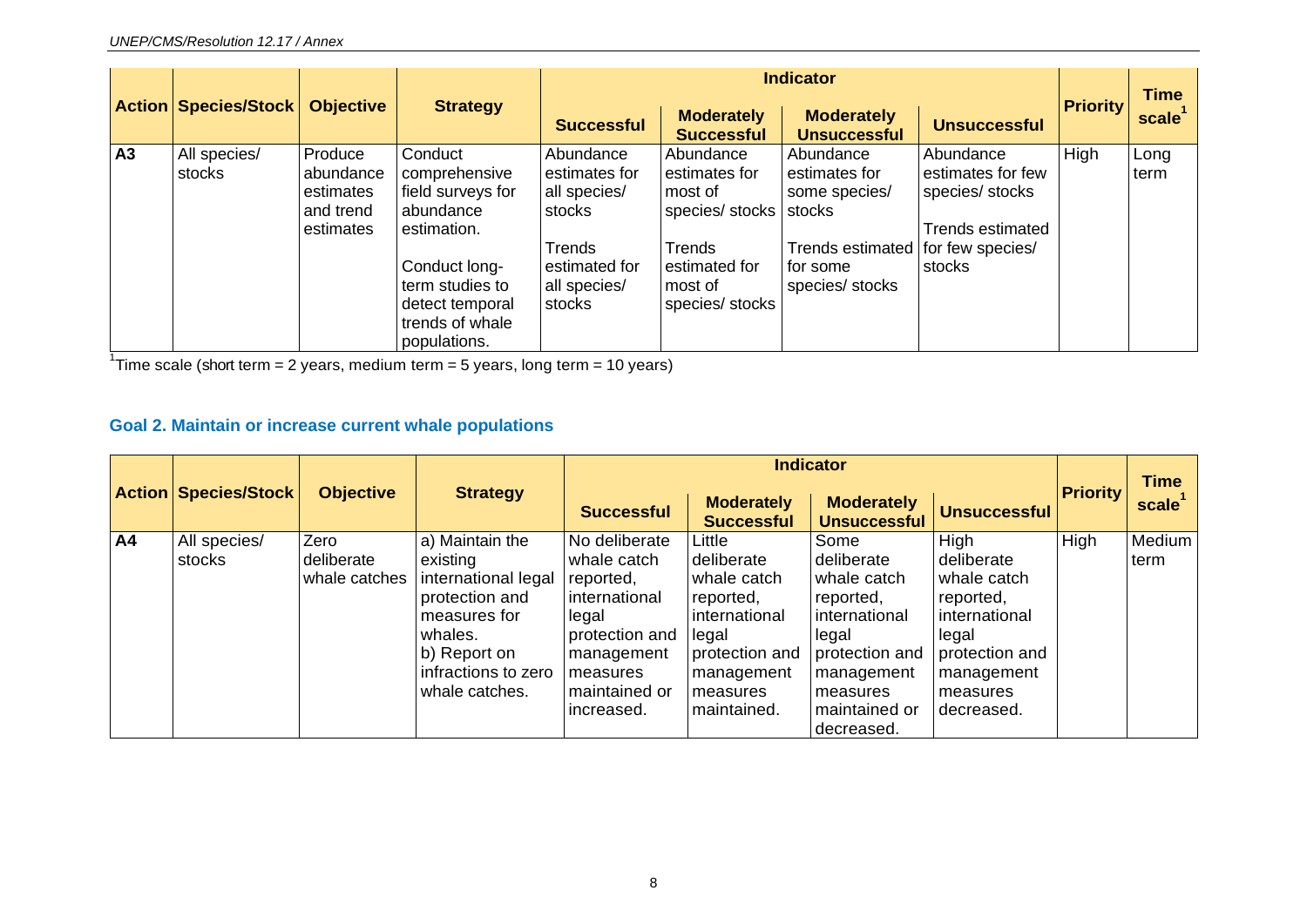|           | <b>Action Species/Stock</b><br><b>Objective</b><br><b>Strategy</b> |                                                                    |                                                                                                                                                                                                                                                                                                                                                                                                                                                                                                                                                                                                                                             | <b>Indicator</b>                                                                             |                                                                                              |                                                                                              | <b>Time</b>                                                                                  |                 |                    |
|-----------|--------------------------------------------------------------------|--------------------------------------------------------------------|---------------------------------------------------------------------------------------------------------------------------------------------------------------------------------------------------------------------------------------------------------------------------------------------------------------------------------------------------------------------------------------------------------------------------------------------------------------------------------------------------------------------------------------------------------------------------------------------------------------------------------------------|----------------------------------------------------------------------------------------------|----------------------------------------------------------------------------------------------|----------------------------------------------------------------------------------------------|----------------------------------------------------------------------------------------------|-----------------|--------------------|
|           |                                                                    |                                                                    |                                                                                                                                                                                                                                                                                                                                                                                                                                                                                                                                                                                                                                             | <b>Successful</b>                                                                            | <b>Moderately</b><br><b>Successful</b>                                                       | <b>Moderately</b><br><b>Unsuccessful</b>                                                     | <b>Unsuccessful</b>                                                                          | <b>Priority</b> | scale <sup>1</sup> |
| <b>A5</b> | All species/<br>stocks                                             | Reduce<br>mortality due<br>to<br>entanglements<br>in fishing gear. | a) Evaluate the<br>degree of<br>overlapping<br>between fisheries<br>and distribution of<br>whale populations.<br>b) Promote<br>cooperation with<br>fishermen, the<br>fishing industry<br>and other<br>stakeholders in<br>order to minimize<br>entanglements<br>c) Develop or<br>implement<br><b>National Action</b><br>Plans to mitigate<br>entanglements<br>d) Promote<br>capacity-building.<br>e) Establishing<br>cooperation and<br>partnerships with<br>IGOs (e.g. RFMO)<br>to address and<br>manage whale<br>interaction in<br>marine capture<br>fisheries in areas<br>under their<br>jurisdiction<br>specially at high<br>seas areas. | Pronounced<br>negative trend<br>rates of whales<br>reported dead<br>due to<br>entanglements. | Moderately<br>negative trend<br>rates of whales<br>reported dead<br>due to<br>entanglements. | Moderately<br>positive trend<br>rates of whales<br>reported dead<br>due to<br>entanglements. | Pronounced<br>positive trend<br>rates of whales<br>reported dead<br>due to<br>entanglements. | High            | Medium<br>term     |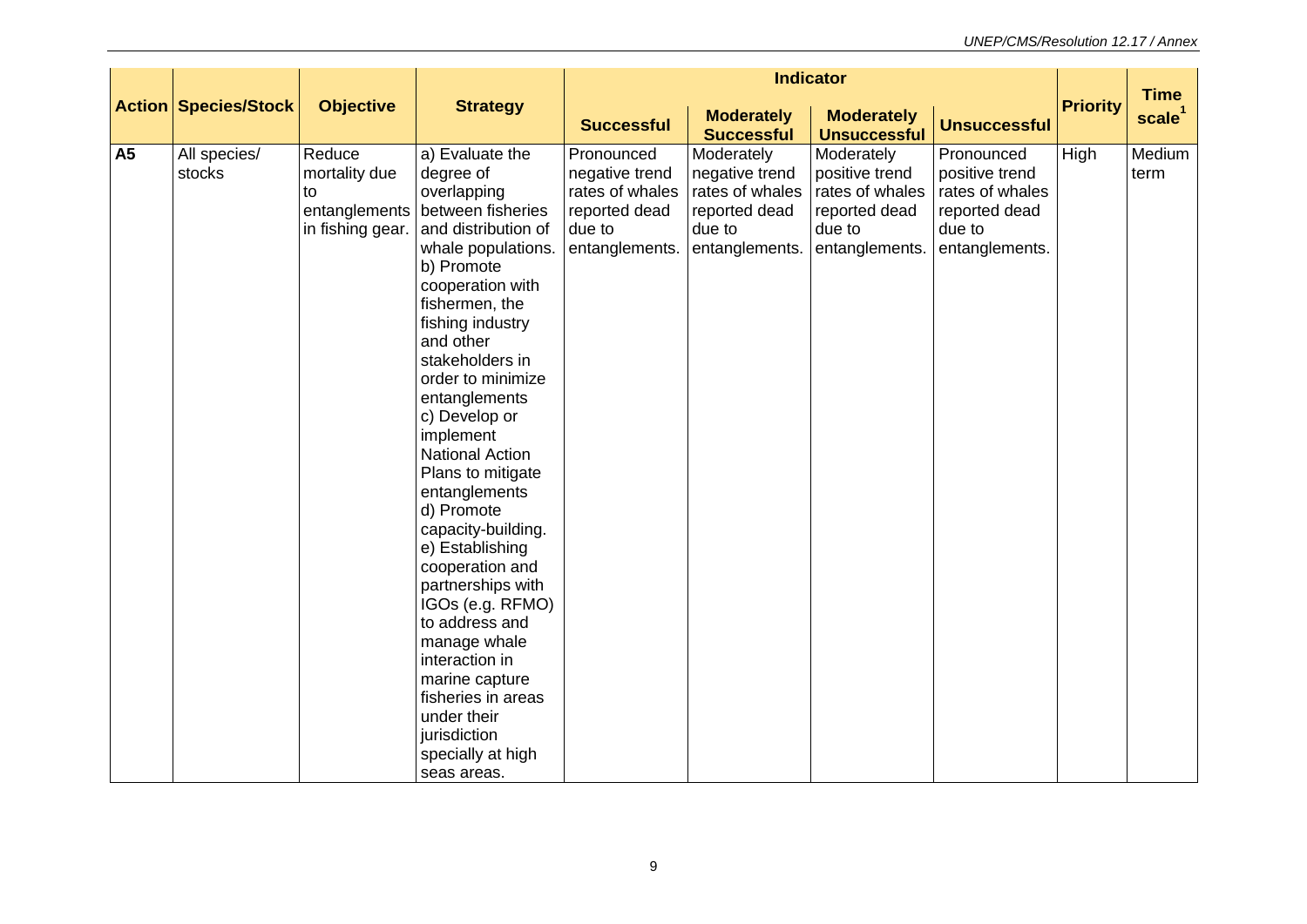| <b>A6</b> | All species/<br>stocks | Reduce<br>whale-vessel<br>collision rates<br>in breeding<br>grounds.<br>Abundance<br>estimates and<br>trend<br>estimates. | a) Initiate a broad<br>and long-term<br>program to<br>evaluate the<br>degree of<br>overlapping<br>between vessel<br>routes and<br>distribution of<br>whale populations.<br>b) Estimate rates<br>of whale-vessel<br>strikes and identify<br>areas of higher<br>risk.<br>c) Incorporate<br>information about<br>areas of risk on<br>international<br>nautical charts.<br>d) Evaluate and<br>propose mitigation<br>actions (e.g. lower<br>vessel speed,<br>changing, vessel<br>routes) if<br>appropriate.<br>e) Contribute data<br>to the IWC<br>f) Establish<br>cooperation and<br>partnership with<br>governments,<br>Intergovernmental<br>Organizations (e.g.<br>IMO and IWC),<br>shipping<br>companies and<br>other stakeholders | Pronounced<br>negative trend<br>in estimated<br>rates of whale-<br>vessel strikes. | Moderately<br>negative trend<br>in estimated<br>rates of whale-<br>vessel strikes. | Moderately<br>positive trend<br>in estimated<br>rates of whale-<br>vessel strikes. | Pronounced<br>positive trend<br>in estimated<br>rates of whale-<br>vessel strikes. | Low | Medium<br>term |
|-----------|------------------------|---------------------------------------------------------------------------------------------------------------------------|-----------------------------------------------------------------------------------------------------------------------------------------------------------------------------------------------------------------------------------------------------------------------------------------------------------------------------------------------------------------------------------------------------------------------------------------------------------------------------------------------------------------------------------------------------------------------------------------------------------------------------------------------------------------------------------------------------------------------------------|------------------------------------------------------------------------------------|------------------------------------------------------------------------------------|------------------------------------------------------------------------------------|------------------------------------------------------------------------------------|-----|----------------|
|           |                        |                                                                                                                           | to incorporate the                                                                                                                                                                                                                                                                                                                                                                                                                                                                                                                                                                                                                                                                                                                |                                                                                    |                                                                                    |                                                                                    |                                                                                    |     |                |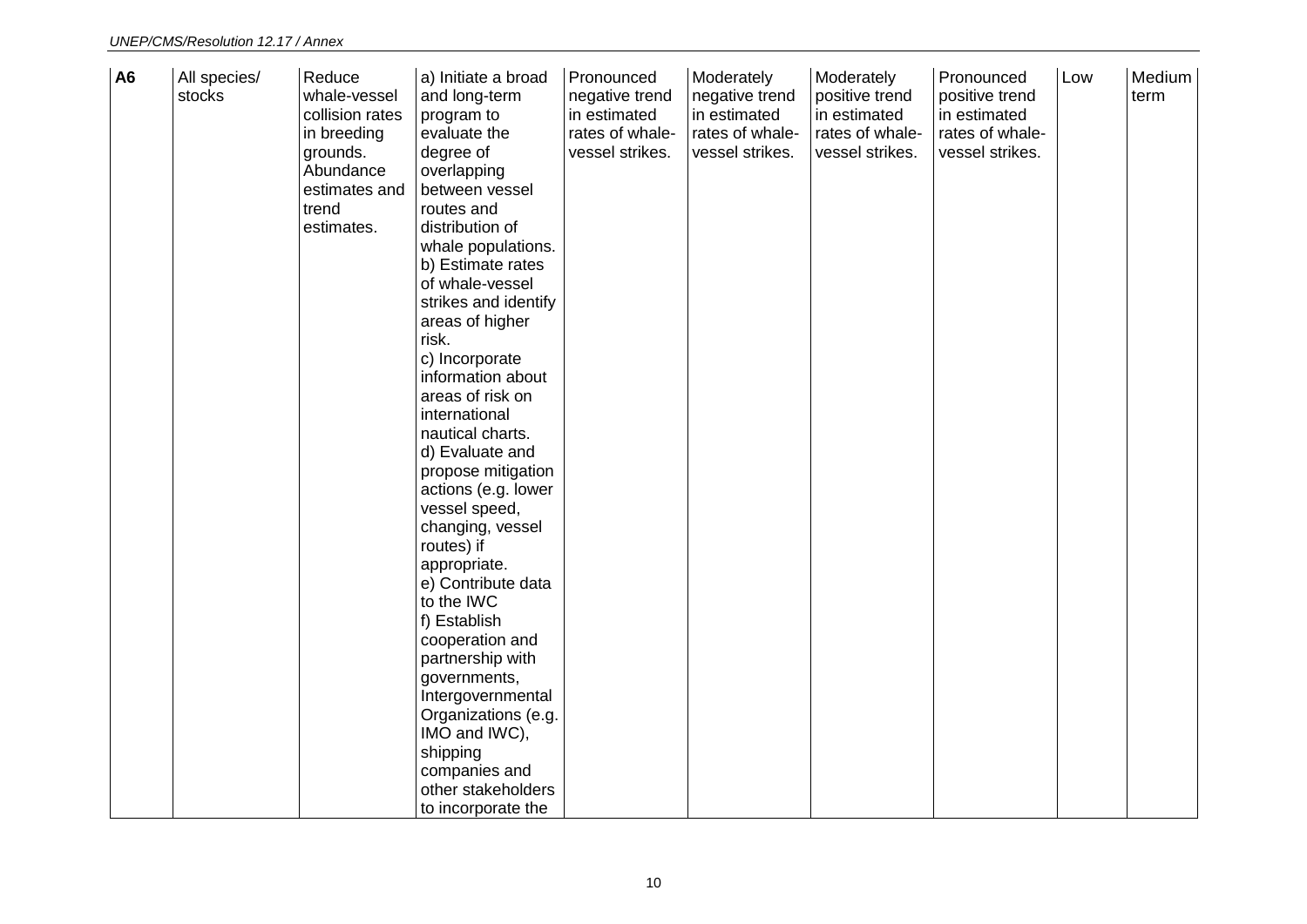| <b>Action Species/Stock</b> | <b>Objective</b> | <b>Strategy</b>                                                                                                                                                                                                            |                   |                                        | <b>Indicator</b>                         |                     | <b>Priority</b> | <b>Time</b><br>scale <sup>'</sup> |
|-----------------------------|------------------|----------------------------------------------------------------------------------------------------------------------------------------------------------------------------------------------------------------------------|-------------------|----------------------------------------|------------------------------------------|---------------------|-----------------|-----------------------------------|
|                             |                  |                                                                                                                                                                                                                            | <b>Successful</b> | <b>Moderately</b><br><b>Successful</b> | <b>Moderately</b><br><b>Unsuccessful</b> | <b>Unsuccessful</b> |                 |                                   |
|                             |                  | areas of risk of<br>ship strikes in<br>international<br>nautical charts in<br>order to minimize<br>the probability of<br>whale-vessel<br>strikes<br>(International<br>Whaling<br>Commission<br>vessel-strike<br>database). |                   |                                        |                                          |                     |                 |                                   |

<sup>1</sup>Time scale (short-term = 2 years, medium-term = 5 years, long-term = 10 years)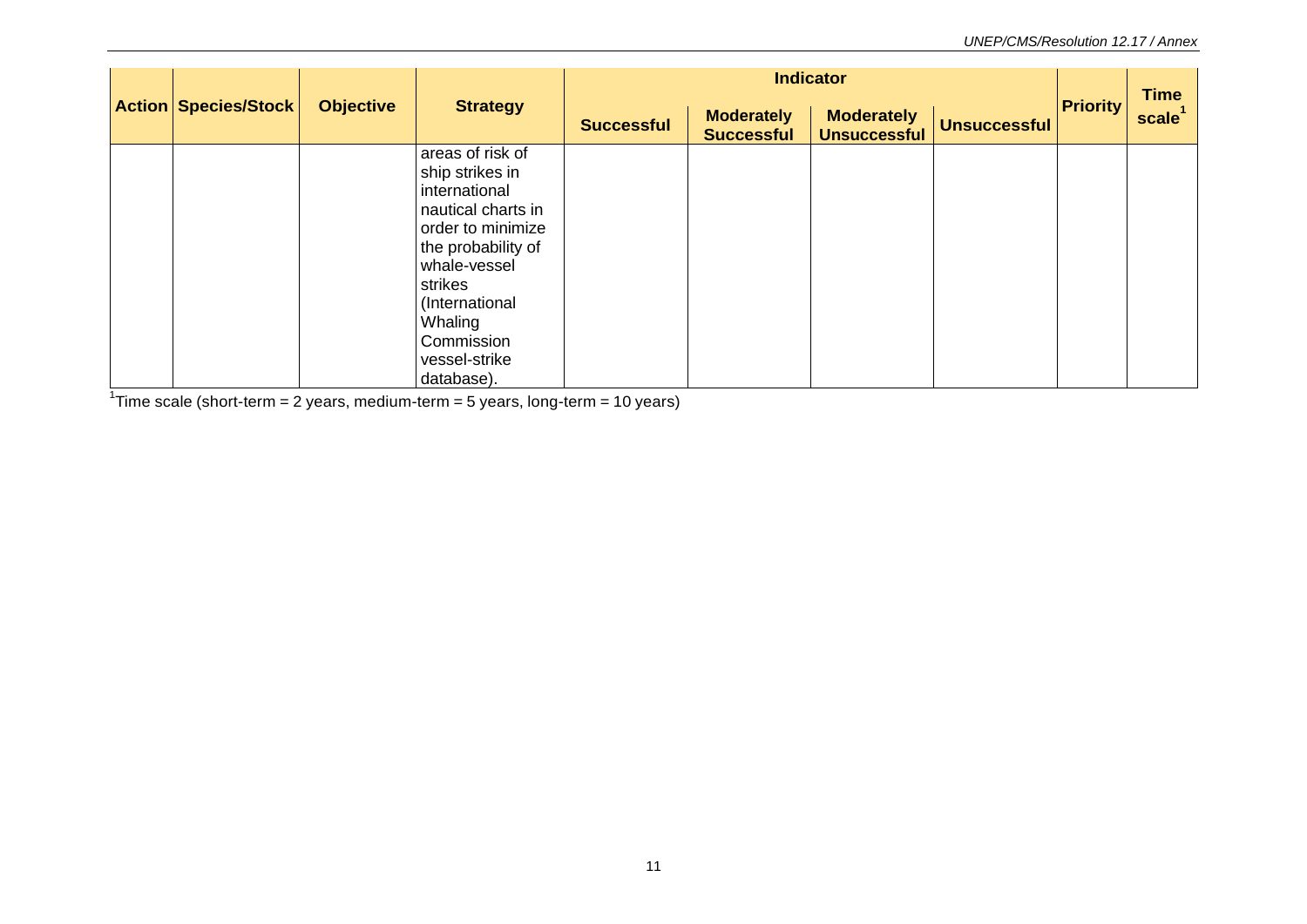# **Goal 3. Foster coordinated research in the region**

|           |                             |                                                                      |                                                                                                                                                                                                                                                                                                                                                                                                            | <b>Indicator</b>                                                                                                                 |                                                                                                                               |                                                                                                                  |                                                                                                  |                 | <b>Time</b>        |
|-----------|-----------------------------|----------------------------------------------------------------------|------------------------------------------------------------------------------------------------------------------------------------------------------------------------------------------------------------------------------------------------------------------------------------------------------------------------------------------------------------------------------------------------------------|----------------------------------------------------------------------------------------------------------------------------------|-------------------------------------------------------------------------------------------------------------------------------|------------------------------------------------------------------------------------------------------------------|--------------------------------------------------------------------------------------------------|-----------------|--------------------|
|           | <b>Action Species/Stock</b> | <b>Objective</b>                                                     | <b>Strategy</b>                                                                                                                                                                                                                                                                                                                                                                                            | <b>Successful</b>                                                                                                                | <b>Moderately</b><br><b>Successful</b>                                                                                        | <b>Moderately</b><br><b>Unsuccessful</b>                                                                         | <b>Unsuccessful</b>                                                                              | <b>Priority</b> | scale <sup>1</sup> |
| <b>A7</b> | All<br>species/stocks       | Coordinate<br>whale<br>research in<br>the South<br>Atlantic<br>Ocean | a) Organize periodic<br>workshops for the<br>coordination of whale<br>research in the South<br>Atlantic Ocean.<br>b) Standardize<br>research<br>methodologies and<br>promote capacity<br>building.<br>c) Establish a<br>communication<br>network of research<br>institutions.                                                                                                                              | Relevant<br>research<br>cooperation<br>projects<br>planned and<br>developed.<br>Relevant<br>number of<br>researchers<br>trained. | Some<br>research<br>cooperation<br>projects<br>planned and<br>developed.<br>Reasonable<br>number of<br>researchers<br>trained | Few research<br>cooperation<br>projects<br>planned and<br>developed.<br>Low number of<br>researchers<br>trained. | No research<br>cooperation<br>projects<br>planned and<br>developed.<br>No researchers<br>trained | High            | Medium<br>term     |
| <b>A8</b> | All<br>species/stocks       | Promote<br>data<br>sharing.                                          | a) Promote the use of<br>and linking to existing<br>database (create only<br>when necessary).<br>b) Integrate<br>information with other<br>existing programmes<br>and databases (e.g.<br><b>IWC Southern Ocean</b><br>Research Partnership<br>(SORP)), IWC photo<br>identification<br>catalogues and ship<br>strikes database.<br><b>Global Biodiversity</b><br><b>Information Facility</b><br>$(GBIF)$ ). | Relevant<br>shared<br>databases<br>planned and<br>developed.                                                                     | Some shared<br>databases<br>planned and<br>developed.                                                                         | Few shared<br>databases<br>planned and<br>developed.                                                             | No shared<br>databases<br>planned and<br>developed.                                              | Low             | Medium<br>term     |

<sup>1</sup>Time scale (short term = 2 years, medium term = 5 years, long term = 10 years)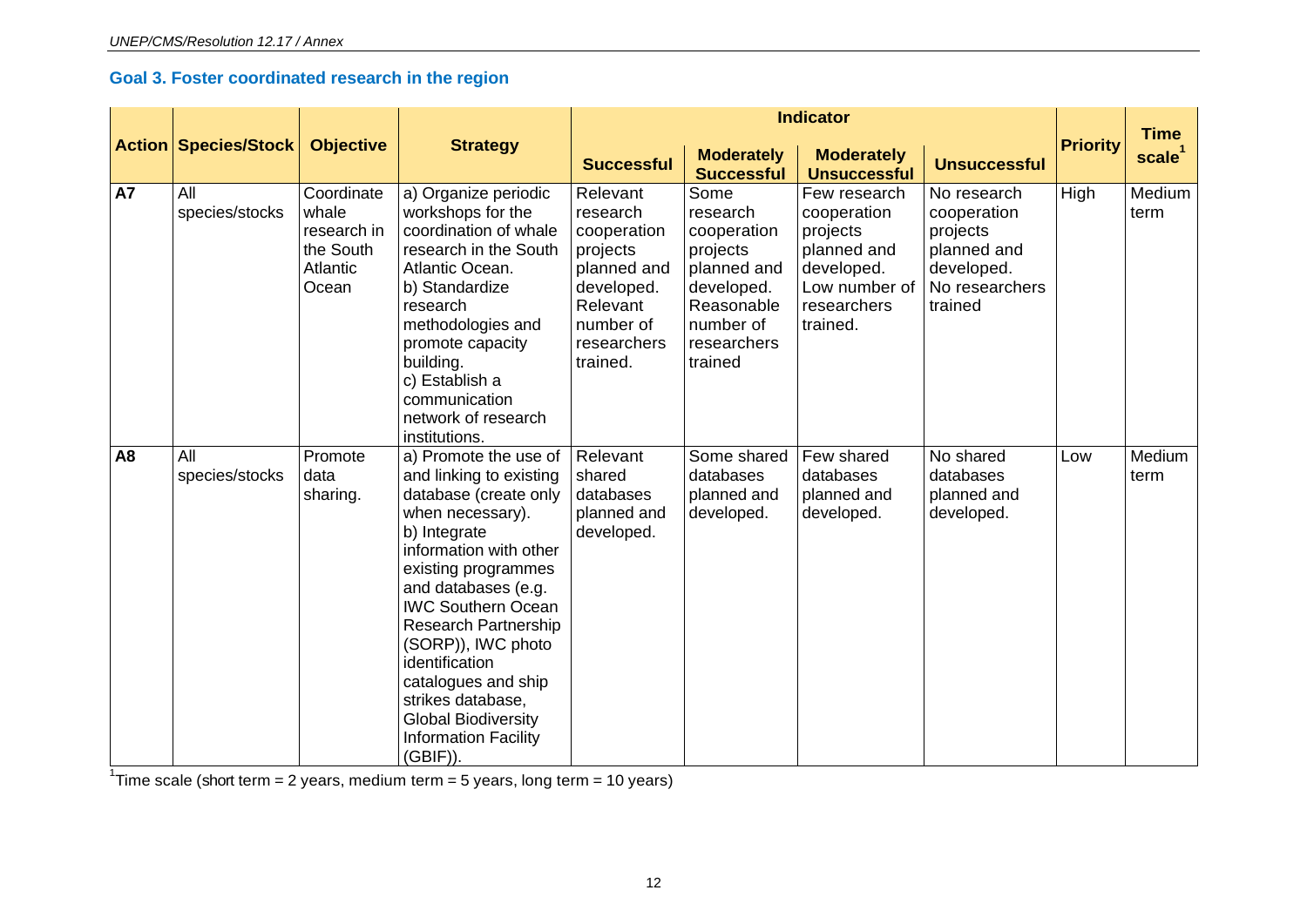# **Education and Outreach Action Plan**

The Education and Outreach Action Plan (EOAP) is key to increase the development of the sustainable use of whales and to disseminate the information gathered for local, national and international communities.

### **Goal 4. Raise awareness and engagement**

|           |                             |                                                                                |                                                                                                                                                                                                                                                                                             |                                                                                                                                                                  |                                                                                                                                                                         | <b>Indicator</b>                                                                                                                                         |                                                                                                                                                     |                 | <b>Time</b>        |
|-----------|-----------------------------|--------------------------------------------------------------------------------|---------------------------------------------------------------------------------------------------------------------------------------------------------------------------------------------------------------------------------------------------------------------------------------------|------------------------------------------------------------------------------------------------------------------------------------------------------------------|-------------------------------------------------------------------------------------------------------------------------------------------------------------------------|----------------------------------------------------------------------------------------------------------------------------------------------------------|-----------------------------------------------------------------------------------------------------------------------------------------------------|-----------------|--------------------|
|           | <b>Action Species/Stock</b> | <b>Objective</b>                                                               | <b>Strategy</b>                                                                                                                                                                                                                                                                             | <b>Successful</b>                                                                                                                                                | <b>Moderately</b><br><b>Successful</b>                                                                                                                                  | <b>Moderately</b><br><b>Unsuccessful</b>                                                                                                                 | <b>Unsuccessful</b>                                                                                                                                 | <b>Priority</b> | scale <sup>1</sup> |
| <b>A9</b> | All species/<br>stocks      | Increase<br>awareness<br>about South<br><b>Atlantic Whale</b><br>Conservation. | a)<br><b>Disseminate</b><br>and share<br>information<br>about this<br><b>Action Plan</b><br>(e.g. social<br>media, press<br>releases).<br>b) Develop a<br>webpage<br>within the<br>CMS portal to<br>spotlight the<br>initiatives and<br>results of this<br><b>Action Plan's</b><br>actions. | High number<br>of reports,<br>conferences,<br>press releases,<br>and media<br>campaigns,<br>etc. Internet<br>metrics on this<br><b>Action Plan's</b><br>webpage. | Moderate<br>number of<br>reports,<br>conferences,<br>press releases,<br>and media<br>campaigns,<br>etc. Internet<br>metrics on this<br><b>Action Plan's</b><br>webpage. | Few number of<br>reports,<br>conferences,<br>press releases,<br>and media<br>campaigns, etc.<br>Internet metrics<br>on this Action<br>Plan's<br>webpage. | No relevant<br>reports,<br>conferences,<br>press releases,<br>and media<br>campaigns, etc.<br>Internet metrics<br>on this Action<br>Plan's webpage. | High            | Medium<br>term     |

<sup>1</sup>Time scale (short-term = 2 years, medium-term = 5 years, long-term = 10 years)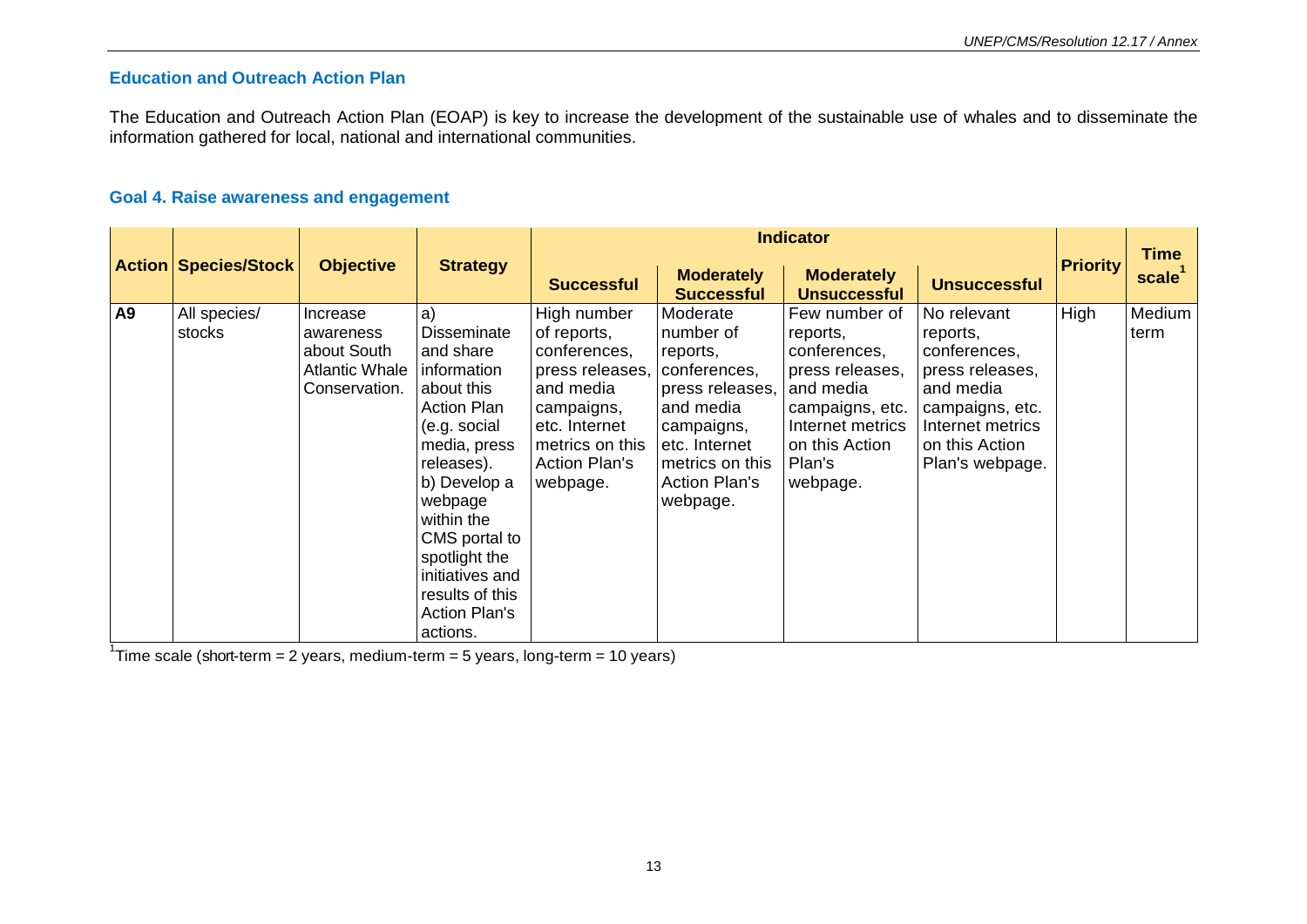# **Goal 5. Develop sustainable, non-extractive and non-lethal economic and educational use of whales.**

|               |                                 |                                                                                                                                               |                                                                                                                                                                                                                                                                                                                                              |                                                                                                                                                                                                                                                  |                                                                                                                                                                                                                                                  | <b>Indicator</b>                                                                                                                                                                                                                                    |                                                                                                                                                                                                                                                    |                 |                                   |
|---------------|---------------------------------|-----------------------------------------------------------------------------------------------------------------------------------------------|----------------------------------------------------------------------------------------------------------------------------------------------------------------------------------------------------------------------------------------------------------------------------------------------------------------------------------------------|--------------------------------------------------------------------------------------------------------------------------------------------------------------------------------------------------------------------------------------------------|--------------------------------------------------------------------------------------------------------------------------------------------------------------------------------------------------------------------------------------------------|-----------------------------------------------------------------------------------------------------------------------------------------------------------------------------------------------------------------------------------------------------|----------------------------------------------------------------------------------------------------------------------------------------------------------------------------------------------------------------------------------------------------|-----------------|-----------------------------------|
| <b>Action</b> | <b>Species/</b><br><b>Stock</b> | <b>Objective</b>                                                                                                                              | <b>Strategy</b>                                                                                                                                                                                                                                                                                                                              | <b>Successful</b>                                                                                                                                                                                                                                | <b>Moderately</b><br><b>Successful</b>                                                                                                                                                                                                           | <b>Moderately</b><br><b>Unsuccessful</b>                                                                                                                                                                                                            | <b>Unsuccessful</b>                                                                                                                                                                                                                                | <b>Priority</b> | <b>Time</b><br>scale <sup>1</sup> |
| A10           | All<br>species/<br>stocks       | Maintain and<br>improve the<br>quality of<br>existing<br>whale<br>watching<br>activities.                                                     | a) Develop<br>international<br>workshop on<br>responsible<br>whale watching<br>considering best<br>practices.<br>b) Stimulate<br>further research<br>to evaluate the<br>status of whale<br>watching<br>procedures in<br>the range<br>countries.<br>c) Stimulate the<br>implementation<br>of IWC's<br>Strategic Plan<br>on Whale<br>Watching. | Strategic Plan<br>on Whale<br>Watching<br>planned and<br>implemented in<br>most countries in<br>the South<br>Atlantic region<br>based on IWC's<br>Handbook on<br>Whale Watching<br>as a guideline<br>and considering<br>research<br>information. | Strategic Plan<br>on Whale<br>Watching<br>planned and<br>implemented in<br>some countries<br>in the South<br>Atlantic region<br>based on IWC's<br>Handbook on<br>Whale Watching<br>as a guideline<br>and considering<br>research<br>information. | Strategic Plan on<br>Whale Watching<br>planned and<br>implemented in<br>few countries in<br>the South Atlantic<br>region based on<br><b>IWC's Handbook</b><br>on Whale<br>Watching as a<br>guideline and<br>considering<br>research<br>information. | No Strategic Plan<br>on Whale<br>Watching planned<br>and implemented<br>in countries in the<br>South Atlantic<br>region based on<br><b>IWC's Handbook</b><br>on Whale<br>Watching as a<br>guideline and<br>considering<br>research<br>information. | High            | Medium-<br>term                   |
| A11           | All<br>species/<br>stocks       | Contribute to<br>the education<br>of the<br>general<br>public about<br>whales and<br>their<br>ecosystems<br>in the South<br>Atlantic<br>Ocean | a) Identity<br>opportunities in<br>educational<br>policies to<br>include<br>information<br>about this Action<br>Plan.<br>b) Produce<br>content for<br>educational<br>activities.                                                                                                                                                             | Educational<br>policies and<br>activities<br>developed in<br>most countries in<br>the region of the<br>South Atlantic<br>Ocean.                                                                                                                  | Educational<br>policies and<br>activities<br>developed in<br>some countries<br>in the region of<br>the South<br>Atlantic Ocean.                                                                                                                  | Educational<br>policies and<br>activities<br>developed in a<br>few countries in<br>the region of the<br>South Atlantic<br>Ocean.                                                                                                                    | No Educational<br>policies and<br>activities<br>developed in<br>countries in the<br>region of the<br>South Atlantic<br>Ocean.                                                                                                                      | Low             | Medium-<br>term                   |

<sup>1</sup>Time scale (short term = 2 years, medium term = 5 years, long term = 10 years)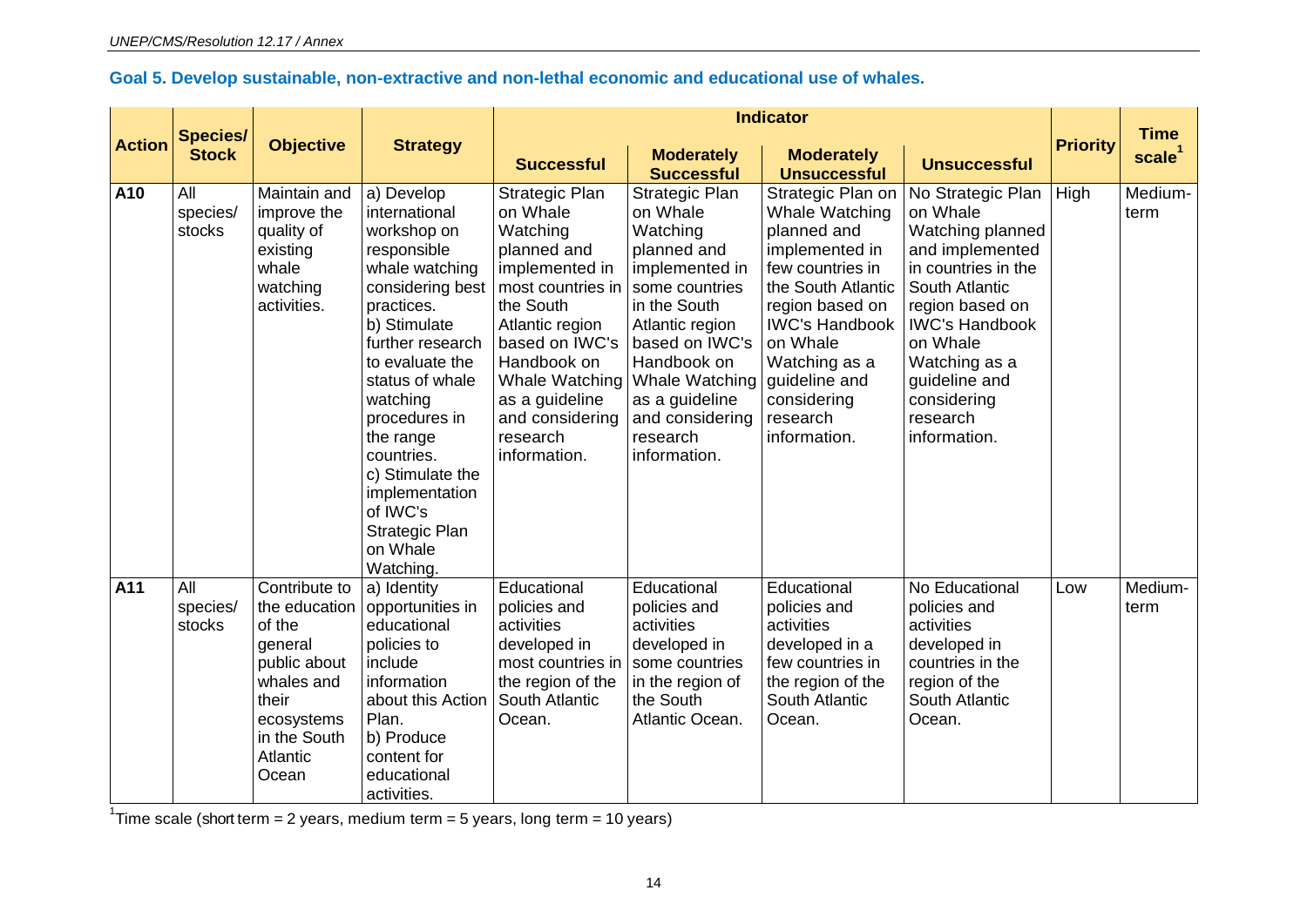### **GOALS AND ACTIONS**

In this section the Action Plan's goals, actions, strategies and performance measures are contextualized. The methodology suggested to achieve the objectives is not extensively detailed and should be investigated in the referenced literature, as well as in the vast published bibliography.

## **GOAL 1. ASSESS THE DISTRIBUTION, STATUS AND TRENDS OF WHALE POPULATIONS**

The distribution, abundance and stock structure of baleen whales and the Sperm Whale in the South Atlantic are poorly understood. This lack of information has serious management implications since resource managers require reliable data on stock structure and abundance, along with knowledge of the distribution patterns of the species to be managed. With the exception of the Southern Right Whale and the Humpback Whale, which have been studied for a longer time in the South Atlantic area (e.g. Payne, 1983; Best, 1981; Findlay et al., 1994; Martins et al., 2001; Zerbini et al., 2006) and consequently have the best baseline information on some of these parameters, most species still need systematic research to establish a baseline.

This first Goal proposes four Actions to assess the distribution, status and trends of whale populations in the South Atlantic Ocean.

## **Action 1. Define and refine whale stock identity**

The selection of the appropriate management unit is critical to the conservation of animal populations (Clapham et al., 2008). The understanding of the stock structure is fundamental in assessing the effects of previous exploitation and in makingmanagement decisions. Stocks have been regarded as population units that can be managed effectively (Donovan, 1991) and are referred to groups of individuals of the same species that are demographically, but not necessarily genetically, isolated (Taylor, 2005; Clapham et al., 2008).

Stock structure can be assessed using different tools, such as genetics, tagging, photoidentification, acoustics, differences in parasites and contaminant loads, or morphological and demographic data (e.g. Dizon et al*.*, 1992; Gorbics and Bodkin, 2001). A multidisciplinary approach to assess stock structure has been recommended by a number of authors (Donovan, 1991; Clapham et al., 2008) because it increases the power to detect differences of importance to management.

Action A1 aims at defining the stock identity of whales in the South Atlantic area, as well as to refine the existing information on Humpback and Southern Right Whales.

#### **Strategy**

Develop multi-methodological approaches, increase sampling effort and area coverage for stock identity.

A multi-methodological approach for assessing whale stock identity and also refine the current knowledge on the subject comprises the concomitant application of several methodologies, including (1) genetics, (2) isotopes, (3) contaminant load, (4) acoustics, (5) satellite tagging, (6) photo-identification, (7) parasite load and (8) morphology and demography (e.g. Dizon et al., 1992; Zerbini et al., 2006; Delarue et al., 2008; Vighi et al., 2014).

In order to increase the sampling effort and area coverage for stock identity, dedicated vessel survey programmes must be created, mainly in areas less studied such as in offshore regions of the South Atlantic. This platform of observation is especially useful for sampling tissue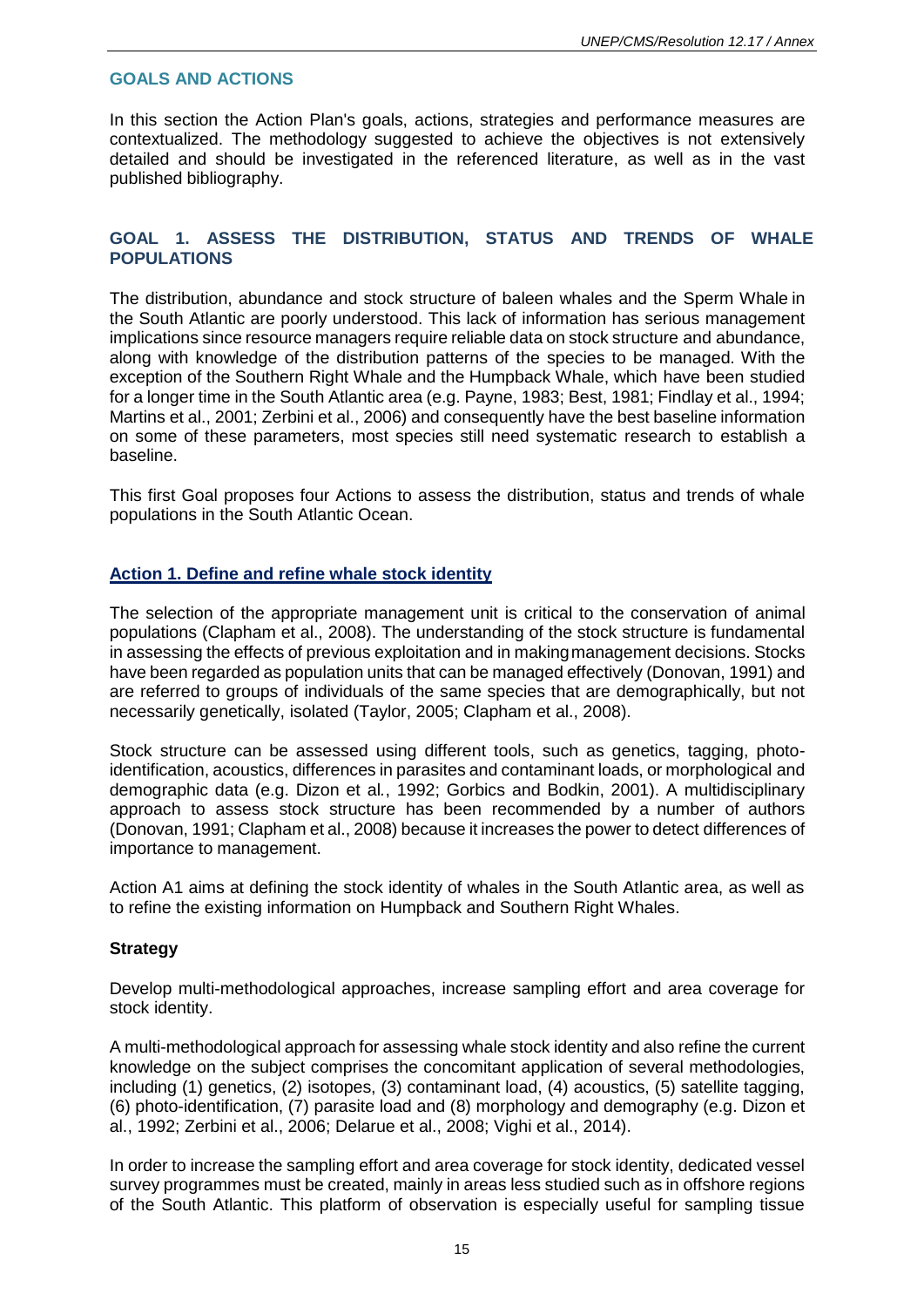through biopsies and carrying out the studies 1, 2, 3, 4, 5 and 6. The development of studies 7 and 8 depends on the sampling of carcasses and consulting of scientific collections.

#### **Performance measure**

Action A1 will be considered fully successful if all whale species have their stocks satisfactorily identified, with great increase on sampling effort area coverage in the South Atlantic Ocean during the Action Plan's period.

## **Action 2. Determine habitat use patterns and critical areas**

The understanding of the distribution and habitat use of a species is required for many aspects of conservation planning and resource management. It has been demonstrated that environmental heterogeneity influences marine mammal habitat use, with the presence of distinct core areas within individuals' home-ranges (e.g. Ingram and Rogan, 2002; Whitehead and Rendell, 2004).

In order to make recommendations regarding habitat management, it is of paramount importance to have a comprehensive understanding about the habitat use of the species. In this sense, identifying critical areas within the whale species´ range and recognizing their critical habitats are central components of THIS Action Plan.

Action A2 aims at determining the habitat use patterns and critical areas for the whale species in this Action Plan.

## **Strategy**

A multi-methodological approach to determine habitat use and critical areas should include dedicated vessel and aerial surveys, applying traditional detection and analytical methods as well as new technologies. The development and application of acoustic detection methods (Mellinger and Barlow, 2003; Wade et al., 2006) in large scales is highly recommended to achieve the objectives of this Action Plan, especially in regard to the most elusive and lowdensity species. Habitat use at an individual level can be assessed through photoidentification and tagging studies, in order to examine the ranging patterns of individual animals. Sampling effort and area covered in the surveys must be increased in relation to previous studies.

## **Performance measure**

Action A2 will be considered fully successful if all whale species have critical areas determined with great increase on sampling effort and area coverage in the South Atlantic Ocean during the Action Plan's period.

## **Action 3. Produce abundance estimates and trends**

Knowledge of population size plays a crucial role in wildlife conservation and management. Population abundance is fundamental in evaluating management strategies and it is required as a means to assess population trends. Trends in population abundance are used to monitor species affected by human activities. It is an important componentof population management (Forney, 2000). In the context of the South Atlantic Ocean, producing trends estimates of the whales' populations is key to the understanding whether the species are recovering, and what is its pace.

In this sense, this Action Plan stimulates systematic research in order to produce abundance estimates for whales and compute population trends for the whale species in the South Atlantic area.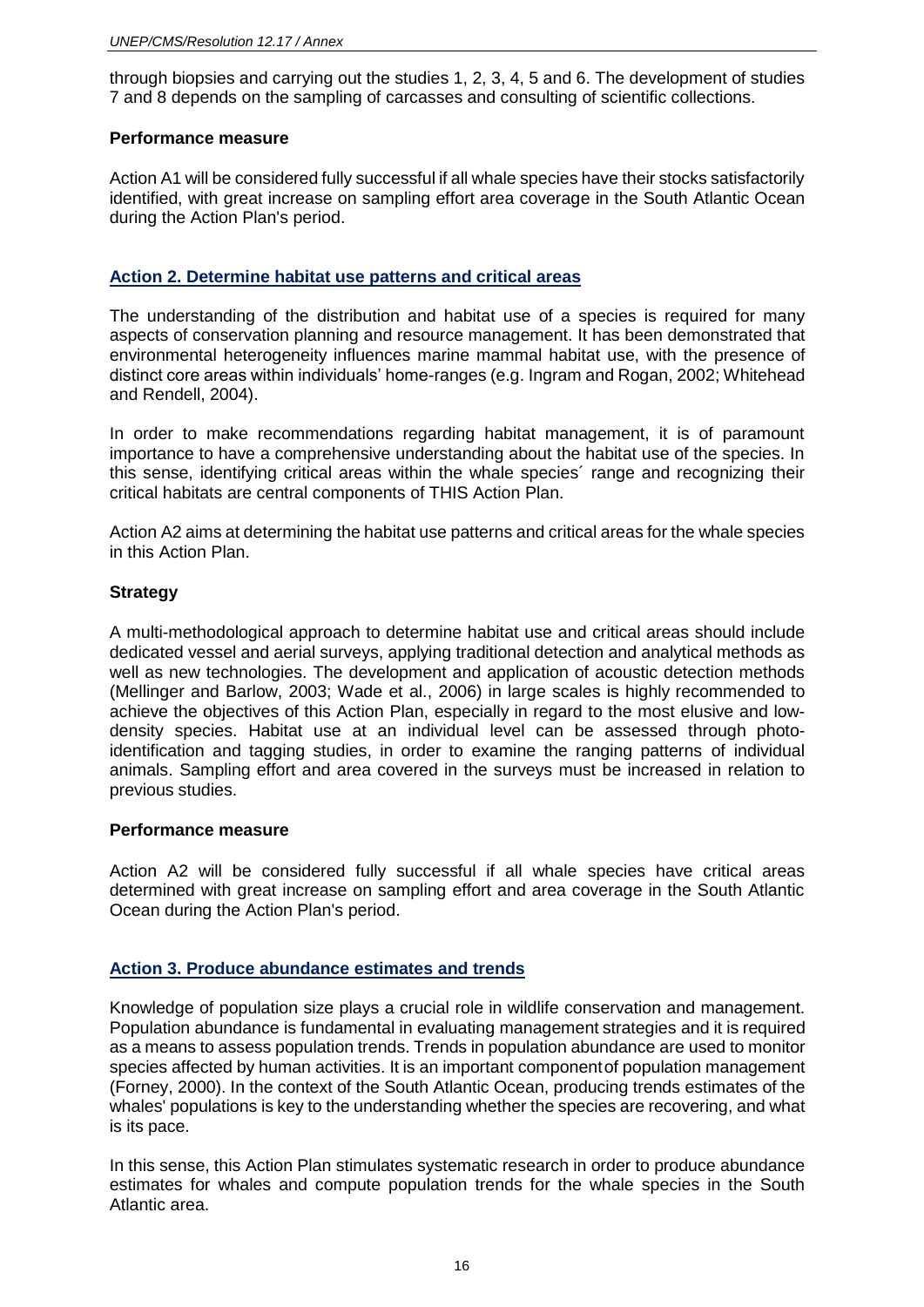# **Strategy**

Comprehensive field surveys for abundance estimation must be conducted. Abundance may be estimated through traditional methods such as surveys applying distance sampling (e.g. Buckland *et al*. 2001) and through capture-recapture methodologies using the recording of individuals´ unique characteristics (*e.g.* Katona and Whitehead, 1981; Payne et al., 1983), as well as through the application of new alternative approaches.

Distance sampling methods may be applied by vessel or aerial surveys. Aerial surveys cover more area in much less time, but need to be corrected for visibility biases (Marsh and Sinclair, 1989). In order to improve corrections for such biases, it is recommended the inclusion of new technologies such as satellite tagging with time-diving recorders (Heide-Jorgesen et al., 2007), the combination of two simultaneous observation platforms (Zerbini et al., 2011), among others.

Long-term studies should be conducted to detect temporal trends of the whale populations. The most direct method to assess population trends is through the temporal analysis of abundance estimates. Nevertheless, absolute population abundance estimates may be only feasible for coastal species with well-defined stocks breeding grounds,such as the Humpback Whales and Southern Right Whales in the South Atlantic area. Consequently, it is recommended the application of alternative indexes of population size, a statistic assumed to be correlated to actual population size (Bowen and Siniff, 1999) for the remaining whale species. Temporal variation in sighting rates and acoustic detection rates collected in systematic and carefully designed long-term surveys may be applied as alternative indexes to produce trends.

#### **Performance measure**

Action A3 will be considered fully successful if abundance and trend estimates are produced for all whales in the South Atlantic Ocean during the Action Plan's period.

## **GOAL 2. MAINTAIN OR INCREASE CURRENT WHALE POPULATION SIZES**

One of the main objectives of this Action Plan is to maintain or increase current whale stock levels by mitigating known threats to whale stocks. Several anthropogenic factors are known to affect the conservation of whale stocks worldwide. Present and potential threats to whale stocks and their habitats in the South Atlantic Ocean include contaminants, acoustic and noise pollution, hydrocarbon exploration and exploitation, interaction with fisheries, collision with ships, climate change and die-offs. However, in the South Atlantic area, two threats in particular are considered to be more dangerous: entanglements in fishing gear (nets or ropes) and collision with ships.

The second Goal of this Action Plan proposes three Actions aiming at maintaining or increasing current whale stock sizes in the South Atlantic Ocean: ensure zero deliberate whale catches, reduce mortality by fishery and reduce whale-vessel collision rates.

## **Action 4. Zero deliberate whale catches in the South Atlantic area**

The South Atlantic area must be regarded as a non-take zone for stocks of all whales. No animal should be deliberately caught for commercial, scientific or aboriginal subsistence purposes.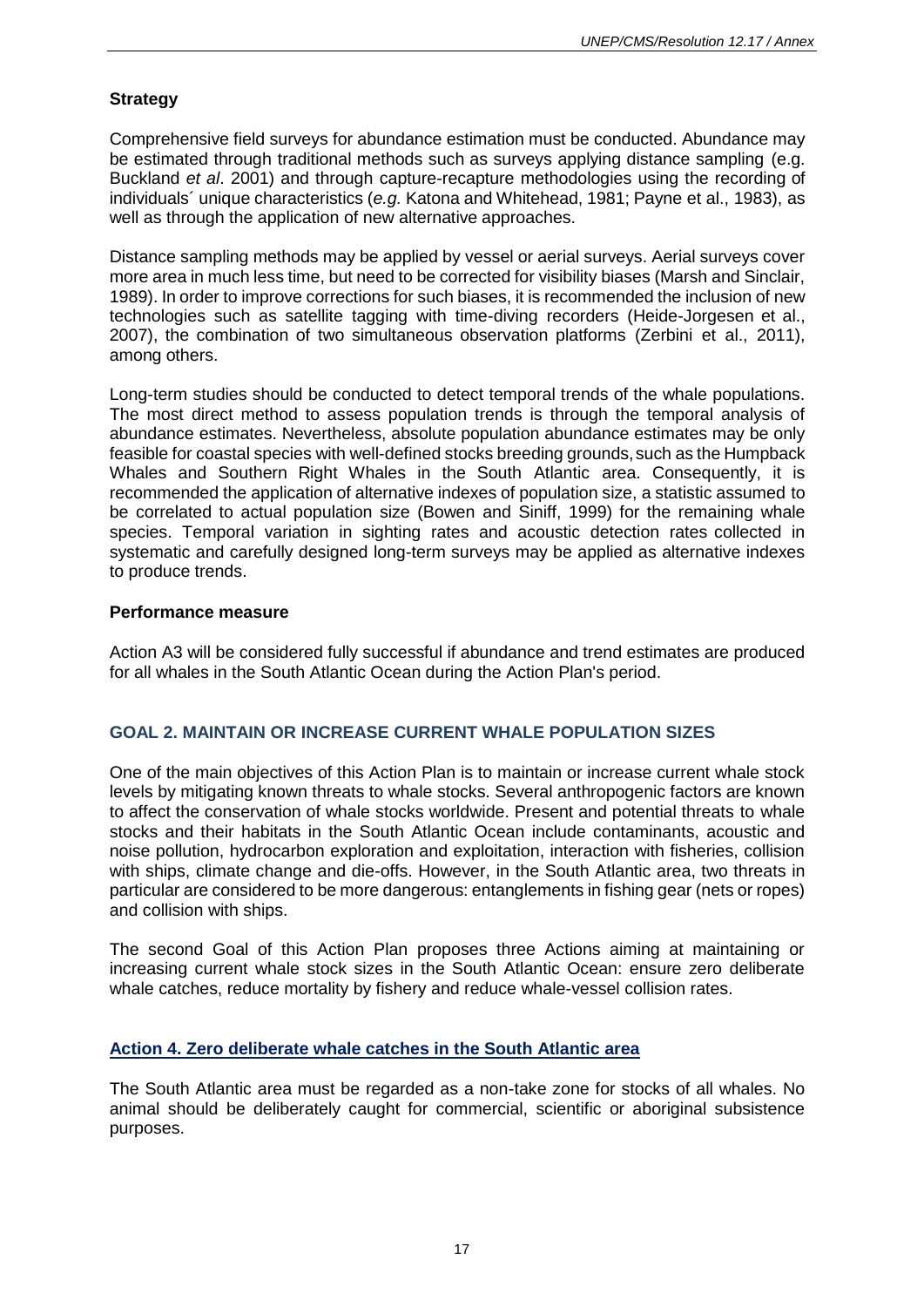## **Strategy**

In order to guarantee the South Atlantic area as a non-take zone for whales, it is essential to maintain the existing international legal protection and management measures for whales. Any infraction to the zero whale catches must be reported.

#### **Performance measure**

Action A4 will be considered fully successful if no whale catch is reported in the South Atlantic area.

### **Action 5. Reduce mortality due to entanglements in fishing gear**

Entanglement in commercial fishing gear is one of the main causes of serious injury and mortality in large whales (Knowlton and Kraus, 2001; Robbins and Mattila 2004, Johnson *et al.*  2005). Since the interaction with fisheries may potentially compromise the recovery of whale' stocks, it is important to develop management strategies aimed to prevent this. Action 5 aims to evaluate, monitor and reduce the magnitude of this anthropogenic impact on whales' stocks in the South Atlantic Ocean. All these actions should be done in cooperation with intergovernmental organization IGOs (e.g. RFMO) to address and manage whales' interaction in marine capture fisheries in areas under their jurisdiction specially at high seas areas.

## **Strategy**

In order to reduce mortality due to entanglements in fishing gear it is necessary to evaluate the degree of overlapping between different types of fisheries and the distribution of whale populations. This should integrate data on spatial distribution and density of whale stocks, historical or achieved by Actions 2 and 3, with data on distribution and density of the fishery effort. Spatial analysis methods should be applied in order to identify higher risk areas.

It is also recommended to promote cooperation with fishermen, the fishing industry and other stakeholders in order to minimize entanglements. In some regions, cooperation with the fishermen may be the only way to achieve data on distribution of the fishery effort and entanglement rates. After the risk areas and fisheries in the South Atlantic Ocean are identified, cooperation with all stakeholders is required in order to achieve the reduction of entanglements.

It is important to recognize that similar actions have already been recommended regionally in National Action Plans. In this manner, the implementation of these Plans should be reinforced where they are available and new ones should be developed elsewhere.

The participation of marine mammal experts in national forums on fishery management is advised in order to discuss specific management questions, such as the proposition of nonfishery zones, restrictions in fishing gear and the reduction of lost or abandoned fishing gear in the sea. In this context, it is worth noting that the Marine and Coastal Protected Areas (GEF MAR) Project has been created to support the creation and implementation of a marine and coastal protected areas (MCPAs) system in Brazil to reduce the loss of biodiversity.

The establishment of cooperation and partnerships with intergovernmental organizations (IGOs), including regional fisheries management organizations (RFMOs) is key to address and manage whales' interaction in marine capture fisheries and to take related actions for areas under their jurisdiction especially at high seas areas.

Finally, promoting capacity-building in all countries in the South Atlantic area is recommended.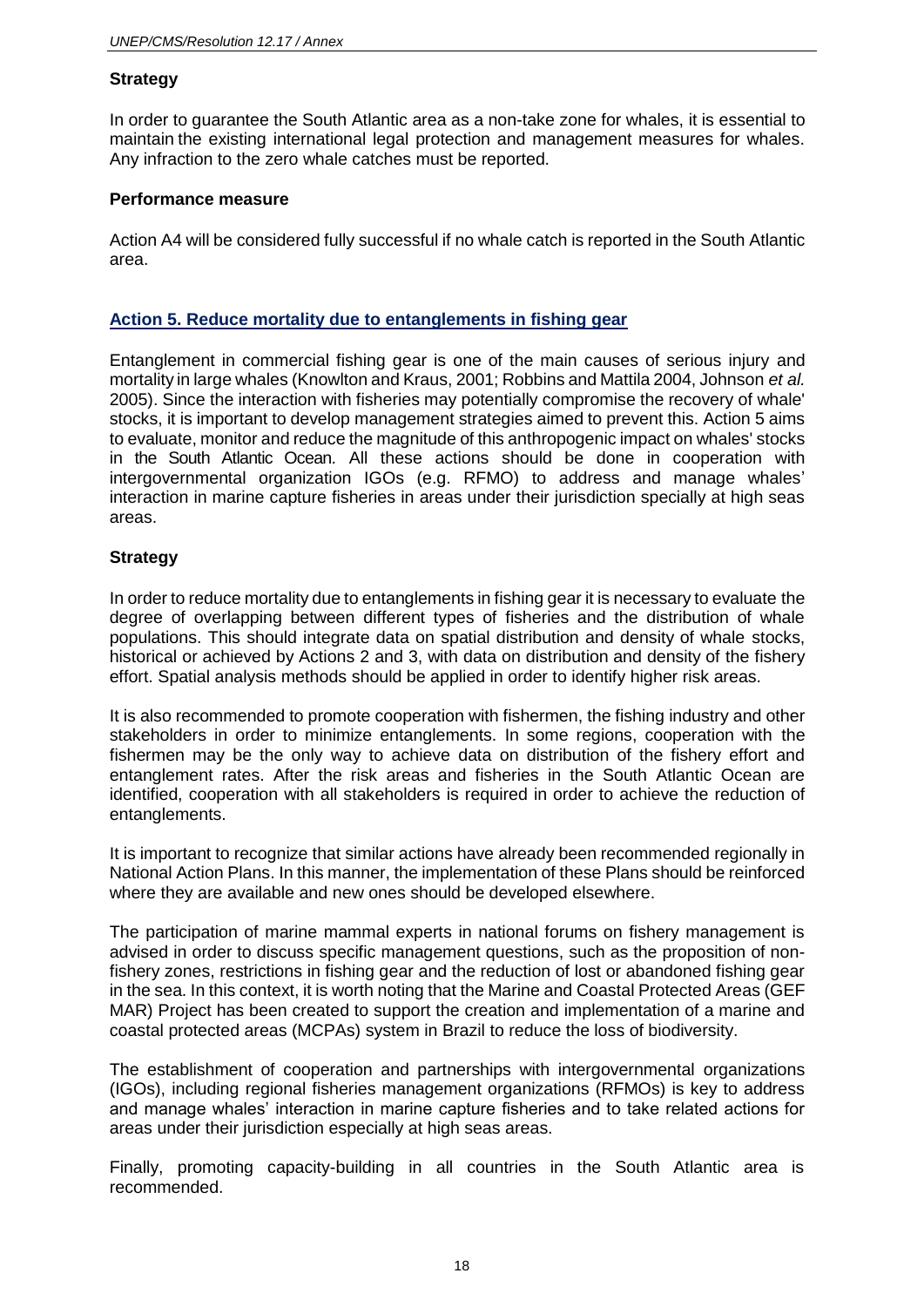#### **Performance measure**

Action 5 will be considered successful if the indexes of whales killed due to entanglements show negative trends during the Action Plan's period. Entanglement indexes are difficult to achieve and should, if possible, be collected through a cooperation system with fishermen and the fishing industry, including log-books and on-board observers. As an alternative, stranding data may be applied in combination with other entanglement indexes.

## **Action 6. Reduce whale-vessel collision rates in breeding grounds**

Vessel-whale collisions are of growing concern worldwide (Ritter, 2012). It is not known how many whales are affected annually by vessel collisions, although it is widely accepted that numbers are underestimated and likely increasing (IWC, 2008). Vulnerability to vessel strikes varies among species, but most interactions are with Right, Fin, Humpback and Sperm Whales (Van Waerebeek et al., 2007; Van Waerebeek and Leaper, 2008). Depending on the size of the whale stock and the rate of collision, this can be a concerning factor in the recovery of some species. Action 6 aims to evaluate, monitor and reduce the magnitude of this anthropogenic impact on whales' stocks in the South Atlantic Ocean in cooperation with Governments, Intergovernmental Organizations (e.g. International Maritime Organization and International Whaling Commission), shipping companies and others stakeholder as appropriate. The cooperative work is necessary to incorporate the areas of risk of ship strikes in international nautical charts and propose actions to minimize the risk of whale-vessel strikes.

# **Strategy**

A broad and long-term programme to evaluate the degree of overlap between vessel routes and the distribution of whale populations should be initiated. This should integrate data on spatial distribution and density of whale stocks, historical or achieved by Action 2 and 3, with data on distribution and density of the vessel routes. The probability of whale-vessel strikes in an area may be modelled based on vessel size and speed, route lengths, stock density and the surfacing behaviour of whales (Bezamat et al., 2015). Rates of whale-vessel strikes may be also estimated through photography marks in breeding grounds where a systematic research effort has been conducted. Marks verified in stranded animals may also be an alternative approach to estimate collision rate.

As a management action, the information about areas of risk should be incorporated on international nautical charts in order to minimize the probability of whale-vessel strikes. If appropriate, mitigation actions such as lower vessel speed and changing vessel routes should be evaluated and proposed.

This Action must contribute with data to the IWC vessel-strike database and other relevant assessments. In this sense, every case should be informed to the IWC ship strikes database (*[http://www.iwcoffice.org](http://www.iwcoffice.org/)*).

Finally, it is important to establish cooperation and partnerships with Governments, Intergovernmental Organizations (e.g. International Maritime Organization and International Whaling Commission), shipping companies and other stakeholder as appropriate to incorporate the areas of risk of ship strikes in international nautical charts in order to minimize the probability of whale-vessel strikes

## **Performance measure**

Action 6 will be considered successful if the indexes of collision rates show negative trends during the Action Plan's period.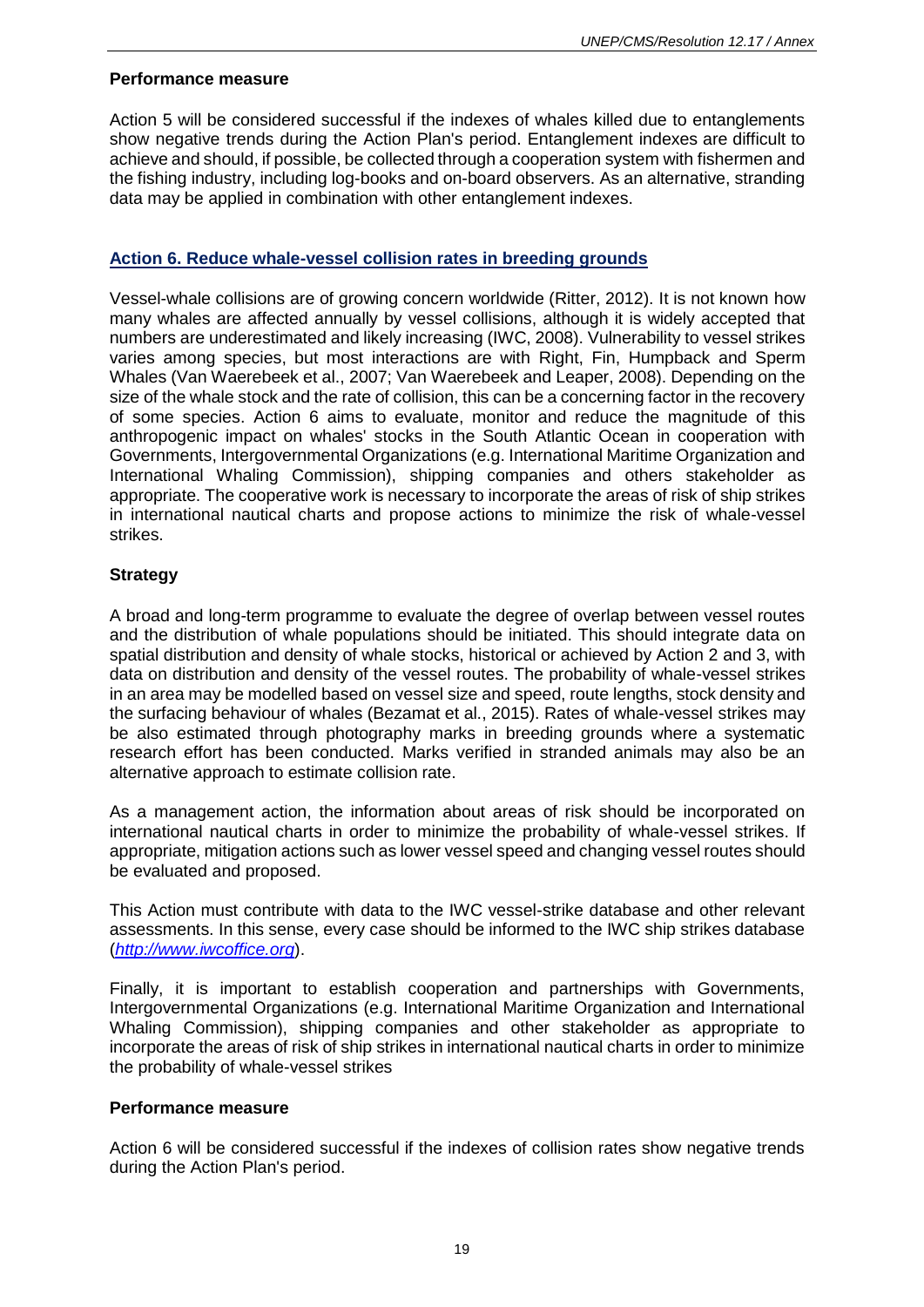# **GOAL 3. FOSTER COORDINATED RESEARCH IN THE REGION**

## **Action 7. Coordinate research on whales in the South Atlantic Ocean**

The central spirit of this Action Plan is the cooperation and collaboration among nations and researchers towards the conservation and management of whales in the region. The coordination of the whale research in the South Atlantic area is considerably beneficial to the achievement of several objectives of this Action Plan and may be done in several ways. Action 8 proposes strategies to stimulate the coordinated research in the South Atlantic area.

### **Strategy**

Workshops for the coordination of research on whales in the South Atlantic Ocean should be organized periodically during the Action Plan's period. The meetings' main objectives shall be to elaborate a standardized research protocol among nations, establish a network of research institutions and continuing evaluate the performance of the Action Plan.

The standardization of research methodologies is of paramount importance to the achievement of this Action Plan's objectives. Several actions of this Action Plan depend upon solid collaborative research, especially those in Goals 1 and 2. Standardization of methodologies allows researchers of different geographical areas to compare and integrate their data more properly. An effort to elaborate a detailed protocol of methods should initiate in the first workshop relating to this Action Plan.

Building local human capacity through training and collaboration is also a strategy to be followed. The training of researchers is considered an important component of this Action Plan, in order to improve and maximize research expertise. Training may take place during collaborative field surveys and laboratory research, as well as during the aforementioned workshops. In this context, research cooperation projects are highly recommended.

Finally, to establish a communication network of research institutions is recommended.

#### **Performance measure**

The success of this Action will be measured by (1) the number of research cooperation projects and (2) the number of researchers trained. Since the goal is to maximize both the number of cooperation projects and the number of researchers trained, there is no specific metric to be achieved for both indexes. It is expected that both indexes increase their numbers during the Action Plan's period. This must be a continuous strategy during the lifetime of the Action Plan.

#### **Action 8. Promote data sharing**

Data sharing is fundamental to a rapid transformation of research results into knowledge and procedures to improve the conservation status of whales' stocks. Data sharing among researchers is a central component to the success for the research coordination in the South Atlantic area. Making data available to other investigators is essential to put South Atlantic researchers "on the same page", improve the quality of the data interpretations, accelerate the achievements of results and facilitate data-driven management and conservation decisions. In order to increase the success probability of the Actions from Goals 1 and 2, Action 8 aims to promote data sharing among South Atlantic scientists.

#### **Strategy**

To encourage data sharing, it is important to promote the use and linking of existing database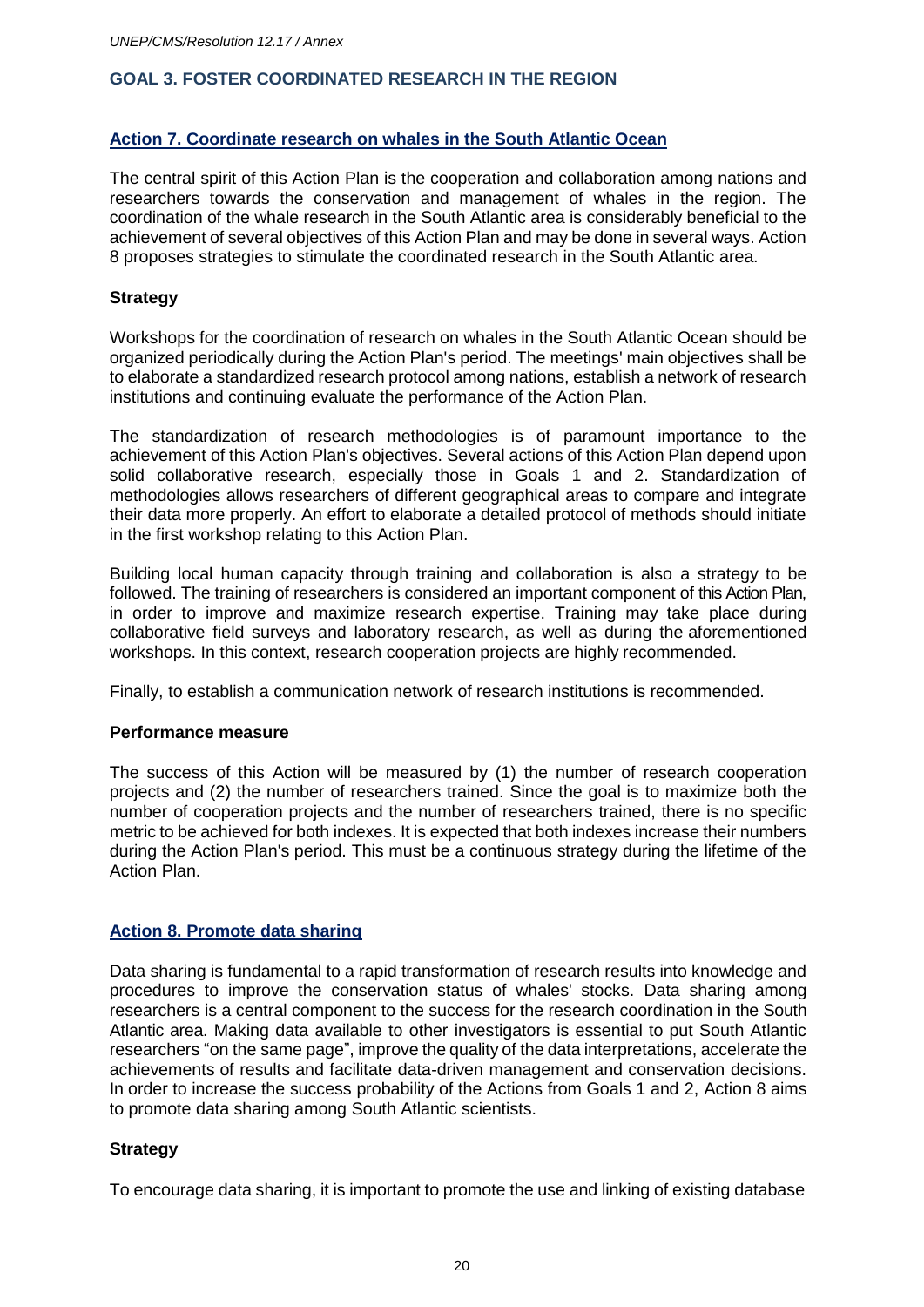and create a new one only when necessary. Those datasets should be continuously updated with research guidelines and protocols, taxonomic and distribution maps, and biological and ecological datasets during this Action Plan's lifetime.

Besides that, information collected and generated during this Action Plan's lifetime should be integrated with other existing programs and databases, such as the IWC SORP (International Whaling Commission's Southern Ocean Research Partnership), IWC photo-identification catalogues and ship strike database, and the Global Biodiversity Information Facility.

#### **Performance measure**

The success of this Action will be measured by the number of records shared among databases. There is no specific metric to be achieved, although it is expected that this index presents an increasing trend during this Action Plan's period. This must be a continuous strategy during the lifetime of this Action Plan.

# **GOAL 4. RAISE AWARENESS AND ENGAGEMENT**

## **Action 9. Increase awareness about the Action Plan**

Support from the population is essential to ensure that governments ratify and give long-term support for this Action Plan. People will only demand action from governments to support this Action Plan if they are aware of the Action Plan's goals and implementation. Therefore, increasing awareness is an essential step in order to achieve this Action Plan's goals.

**Strategy:** Disseminate and share information about this Action Plan (e.g. social media, press releases).

Even though other actions will raise important scientific information about whale species and stocks in the South Atlantic Ocean, in order to increase awareness in the general population scientific information must be translated to non-scientific terms and disseminated in other fora.

Nowadays social networks have the potential to disseminate information much faster than other traditional ways, such as books and reports.

However, even though they have a smaller audience, traditional news outlets must also be a target when disseminating information about this Action Plan. Press releases must also be produced and sent to news agencies, in order to increase the number of information nodes available.

**Performance measure:** Number of reports, conferences, press release, and media campaigns, etc.

Since the goal is to share information about this Action Plan, there is no specific metric to be achieved. This must be a continuous strategy during the lifetime of this Action Plan.

**Strategy:** Develop a webpage within the CMS portal to spotlight the initiatives and results of this Action Plan's actions.

Even though social media is important in the dissemination of information, a stable node must be created in the internet to hold information permanently available about the Action Plan. As it is an CMS initiative, the most logical place to hold this node is the CMS website.

The webpages dedicated to the Action Plan will contain links to reports, scientific articles, infographics, and any other media produced. These can be used as anchor points for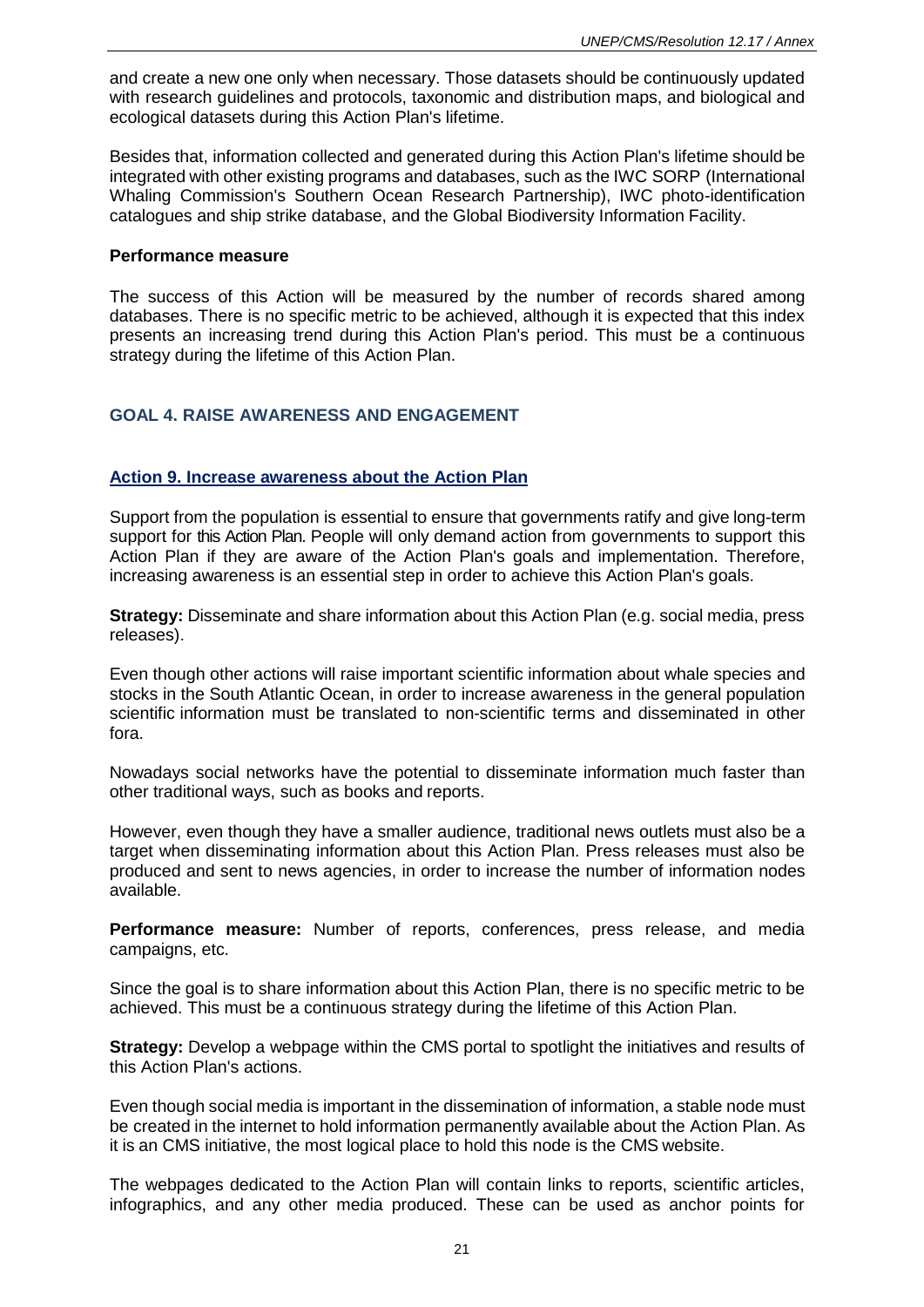information disseminated through other channels.

**Performance measure**: Internet metrics on the Action Plan's webpage.

Since the goal is to share information about the Action Plan, there is no specific metric to be reached. Changes in accesses to the webpage over time can be used to gauge the effectiveness of information released in different news channels.

## **GOAL 5. DEVELOP SUSTAINABLE, NON-EXTRACTIVE AND NON-LETHAL ECONOMIC AND EDUCATIONAL USE OF WHALES**

## **Action 10. Maintain and improve the quality of existing whale watching activities**

Whale watching is a significant and growing tourism industry worldwide (Hoyt and Hvenegaard, 2002) and is defined by the IWC as: 'any commercial enterprise which provides for the public to see cetaceans in their natural habitat' (IWC, 1994). It has been recognized as "…contributing largely to the economy, education and to the furthering of scientific knowledge of a number of countries…" (IWC, 1993). Moreover, whale watching tourism is frequently presented as the economic and moral antithesis of whaling (Evans, 2005).

However, exposing animals in their natural environment to millions of tourists may present risks. The potential impact of whale watching on the animals has been studied for decades and several effects have been detected (e.g. Corkeron, 2004). It is crucial to ensure that the economic and conservation value of whale-watching does not cause excessive stress to individual whales or their stocks (Williams et al., 2002). In this sense, Action 10 proposes strategies in order to maintain and improve the quality of existing whale watching activities in the South Atlantic countries.

#### **Strategy**

The development of international workshops on responsible whale watching considering best practices is highly recommended by the countries in the South Atlantic area. Those meetings would be important to systematically evaluate the status and development of this activity in different regions of the South Atlantic Ocean. It would also be a forum for knowledge and experience exchange on this activity, which is fundamental to the improvement of its quality.

The status of whale watching procedures in the South Atlantic countries should be continuously evaluated by long term research. Concerns have been expressed regarding concentration of whale watching vessel (or aircraft) traffic, which may negatively affect the whales. Consequently, this Action Plan stimulates research on the short and long-term effects of the presence of tourism platforms on the behaviour, habitat use and distribution patterns of whales (e.g. Lusseau, 2003, 2004; Bain et al., 2006).

Finally, the implementation of IWC's Strategic Plan on Whale Watching is stimulated.

#### **Performance measure**

The performance of Action 10 will be measured by the number of Strategic Plans on Whale Watching planned and implemented in countries in the region of the South Atlantic Ocean based on IWC´s Handbook on Whale Watching as a guideline and considering research information. Another index of the Action´s performance is the number of scientific papers published evaluating whale watching status in the South Atlantic countries. At least one comprehensive assessment is expected to be published in each country where whale watching occurs during this Action Plan's lifetime.